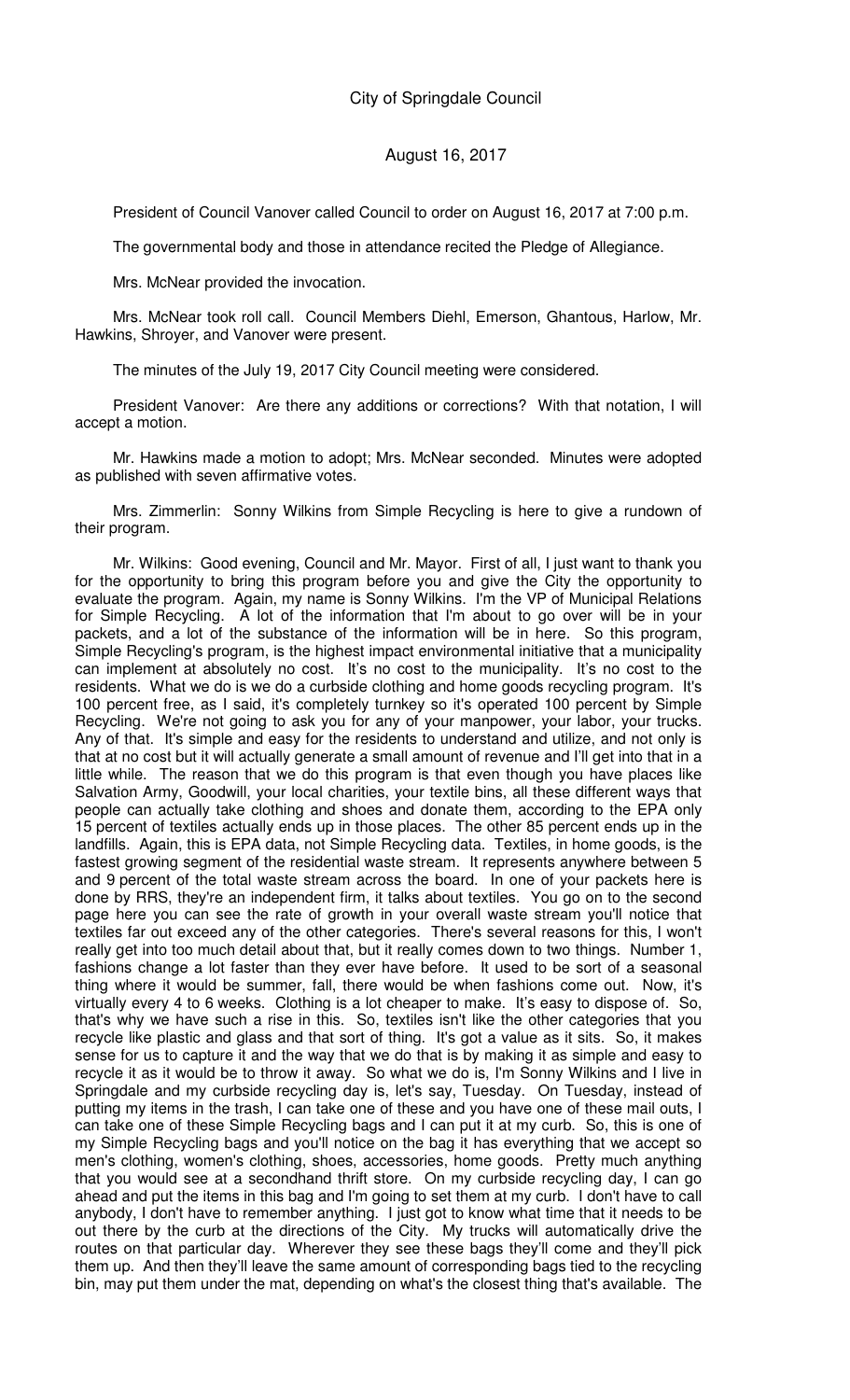Mr. Wilkins (continued): only thing that we can't do is put it at the curb. So, we're going to go ahead and we're going to run those routes, we're going to place these bags in our bins and then from there the material will go back to our warehouse, we're going to go ahead and we're going to weigh it. And by the 15th of the following month the City will have a report of all the pickups, the total weight, the number of stops, the actual poundage that's been collected and then also you'll have a check for \$20 per ton for everything that we collect, and that will come directly from Simple Recycling. And that will be on a monthly basis. This program, we started it in the City of Cincinnati roughly about four months ago. Since that time in order to keep the program sustainable it's obviously important for us to get to scale so we've been spreading it around. I'm in Colerain Township, Mount Healthy, Golf Manor. We'll be starting in St. Bernard soon also. I'm in several other municipalities too in different steps of the process also, so we're in that process of expanding. In terms of what happens to the clothing, again, referring to your books here. Basically, in order for the program to keep it 100 percent free and at no cost, it's important for us to be able to liquidate it as quickly as possible. There's three basically revenue streams that we have. I have a 53-foot trailer. And once that trailer is full we'll go to one of our thrift store partners and they're going to sort and go through it based on quality and material, and they're going to determine what is suitable to be resold on their retail floors. That's going to equal roughly 10 to 15 percent of everything that we collect. From there the material will come back to us and then it will go to our international exporters who deals specifically with textiles. Now mind you, these exporters aren't just taking items from us, they're taking it from all the drop boxes from Goodwill, from all the other people that collect textiles in any manner, they're going to get this stuff and they're going to decide what is suitable to be sold overseas. So, for instance, if I were to put my shirt in there and I was missing a button, that would automatically disqualify it from going on to the retail floor here because they don't want to take the time to actually find a button to put on it. Although it can be reused in its current purpose. So that will be roughly about 60 to 65 percent of everything that we collect. From there whatever is left which will be about 15 to 20 percent of actually being recycled so the first purpose is actually reuse. That 20 percent that gets recycled will actually be broken down to raw materials, carpet padding, insulation, that sort of thing. And then there's actually five percent that will end up in waste and that is typically, let's say if I was a mechanic and I worked in my own garage and I just had a rag that I always used and I was ready to get rid of it instead of throwing it away I'd just put it in the bag. So that will be about 5 percent. 95 percent of everything that we collect will be reused and repurposed. Now, one thing that I do want to tackle head on and what's usually some of the concerns, at least from a municipal standpoint in terms of the program, how does this affect charities, especially your local charities. If I'm someone who supports, let's just say St. Vincent DePaul is one of my local charities in my area. I'm doing that for one of two reasons. I either want the tax write off or I believe in the mission. I'm going to continue to do that regardless of whether Simple Recycling is available or not because I believe in that program. So I'm going to continue to take my stuff and go there as I always have been. For anyone who brings their items to a charity we encourage them to continue to do so. Some of our partners have communication on their website about the program, Donate First, Recycle Second. So when you're bringing it to those places you get the tax write off, you're donating it. When you put it in one of these bags and you put it at the curb you're recycling it so there will be no tax donation or anything like that. So, I want to make it clear that even though the material is the same we're not competing with those areas. This is for the person that cannot choose, chooses not, doesn't have the opportunity, doesn't have a car, doesn't have the time, whatever the reason is that they don't bring these items to those places that I described before. And that is about 85 percent, again, according to the EPA. In terms of the actual education, minimal, in terms of the actual education of the program, so there's two postcards that go out, this is actually the second postcard. The first one is similar like this, and this is actually one of the ones that was used in Sharonville. Instead of now available, it will say launch date at whatever date it is. Any time that we actually communicate with the residents, the City will sign off on it first. So you will have it well in advance each particular place unless someone changes the wording and that sort of thing, which you guys will know well in advance any time we ever which you guys will know well in advance any time we ever communicate directly. This first postcard will go out roughly two weeks before launch. Then one week before launch, we'll actually have this whole mailer which is this card and these two bags. That goes to every eligible household that's eligible for the program. I'm not looking for names, I'm just looking for residence and address and we're going to be mailing them out. That's all at Simple Recycling's cost. We used to do a third mailer that would be roughly about a month afterwards but we're actually in the process now of evaluating the effectiveness of that and I think that we're going to go to a digital sort of roll out of that third mailer and, of course, I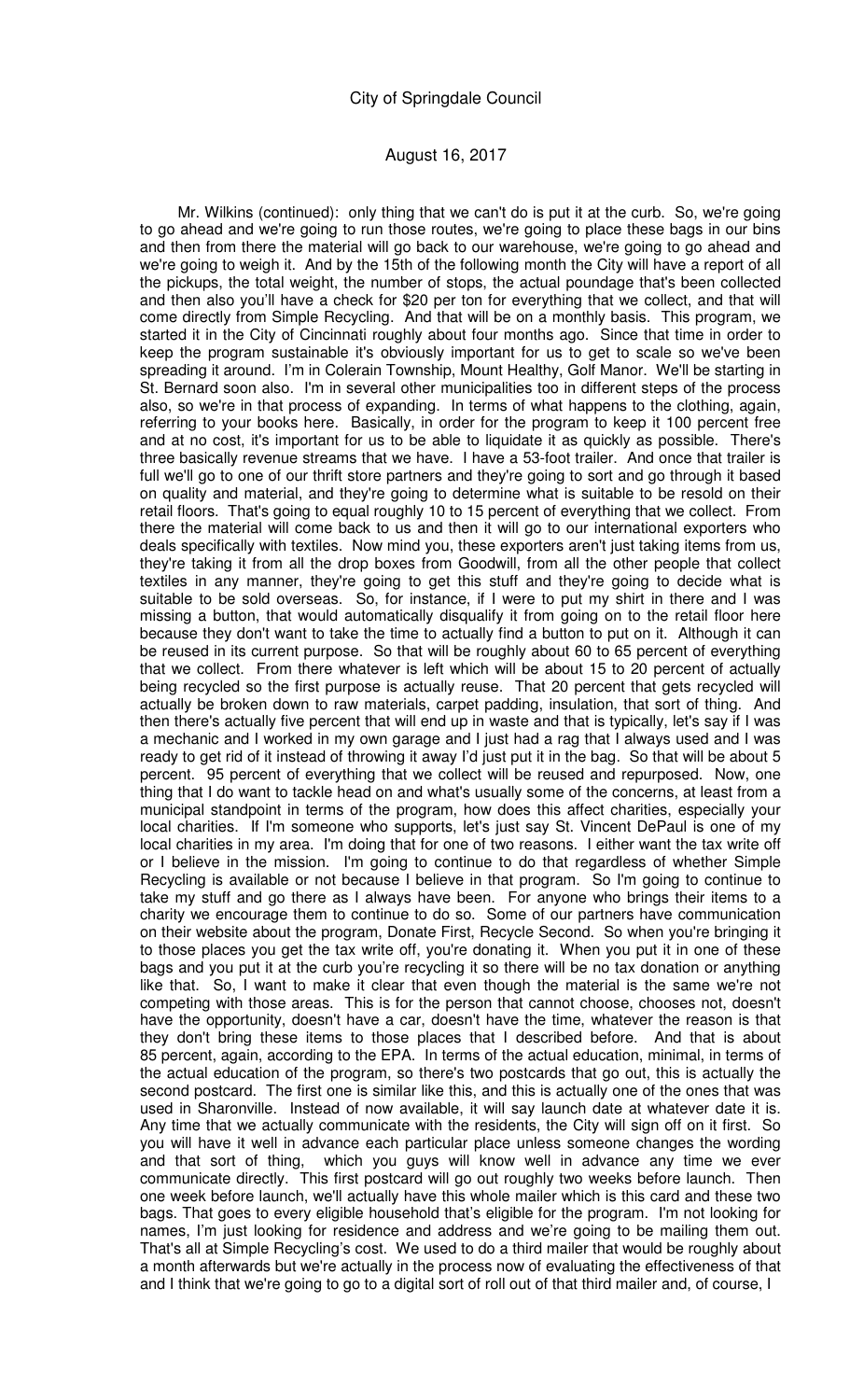### August 16, 2017

Mr. Wilkins (continued): would present that, you know, to my contact in the City before we actually rolled that out. In terms of the agreement, we do have a standard agreement, there's a template and I will send that to you guys and, of course, there is termination for breach. We have roughly 80, 85 municipalities under contract right now. Not one has ever cancelled for breach. We're going to continue that. This program is a fantastic program. Again, you know, this particular segment for those that don't donate their clothing there's a gap in the marketplace here and that's why we're here. And I would love to bring it to the City of Springdale. I'm happy to take any questions.

Mrs. Harlow: When I read about your Simple Recycling in the paper I brought it forward because I thought it sounded like a good idea. I do have a couple of questions. Where did company get started?

Mr. Wilkins: Southeast Michigan, northeast Ohio. Our headquarters are in Solon, Ohio, which is a suburb of Cleveland.

Mrs. Harlow: Are you a franchise?

Mr. Wilkins: No, no, we're family owned business.

Mrs. Harlow: Family owned business?

Mr. Wilkins: Yeah, private.

Mrs. Harlow: What would you say your location is in the Cincinnati area for your recycling? Do you have a specific area that you work out of?

Mr. Wilkins: Yes. Our local warehouse here is in Fairfield.

Mrs. Harlow: How many employees do you have, sir?

Mr. Wilkins: Locally here?

Mrs. Harlow: Yes.

Mr. Wilkins: I've got one supervisor and he supervises the drivers, and right now I have three drivers but we're in the process of hiring more because I've got a few more contracts that will be coming on. So each particular truck covers roughly 7 to 8,000 households a day. It's not like a Rumpke truck where you have to stop at every household. So this particular one, roughly one in every 20 to 30 will participate on any given day so we can cover more areas. So right now, there's four there but I anticipate hiring more.

Mrs. Harlow: I'm not positive but do we have pick up every day of the week in Springdale? I know we're on Thursday, and Cloverdale and Smiley, they're on Monday.

Mr. Parham: I think we probably do have a pick up each weekday.

Mrs. Harlow: So your truck would be able to come around?

Mr. Wilkins: Oh, absolutely. Yes. So right now, in Cincinnati we're there every day. Although they're on a ten-day recycle, recycle five days a week every other week, ten days, but Sharonville is actually on a ten-day recycle and there's 2,000 households, so I literally have a truck go there every day but he's in and out of there in thirty minutes. Once we have actually an agreement in place and then we're ready to actually plan a launch, from the time that we actually have the ink dry it will be a minimum of six to eight weeks before we're actually ready to roll out. We'll be evaluating all that so, certainly we'll be well prepared.

Mrs. Harlow: Thank you.

Mr. Hawkins: You indicated somebody gets \$20 per ton?

Mr. Wilkins: Yes, that's the reimbursement.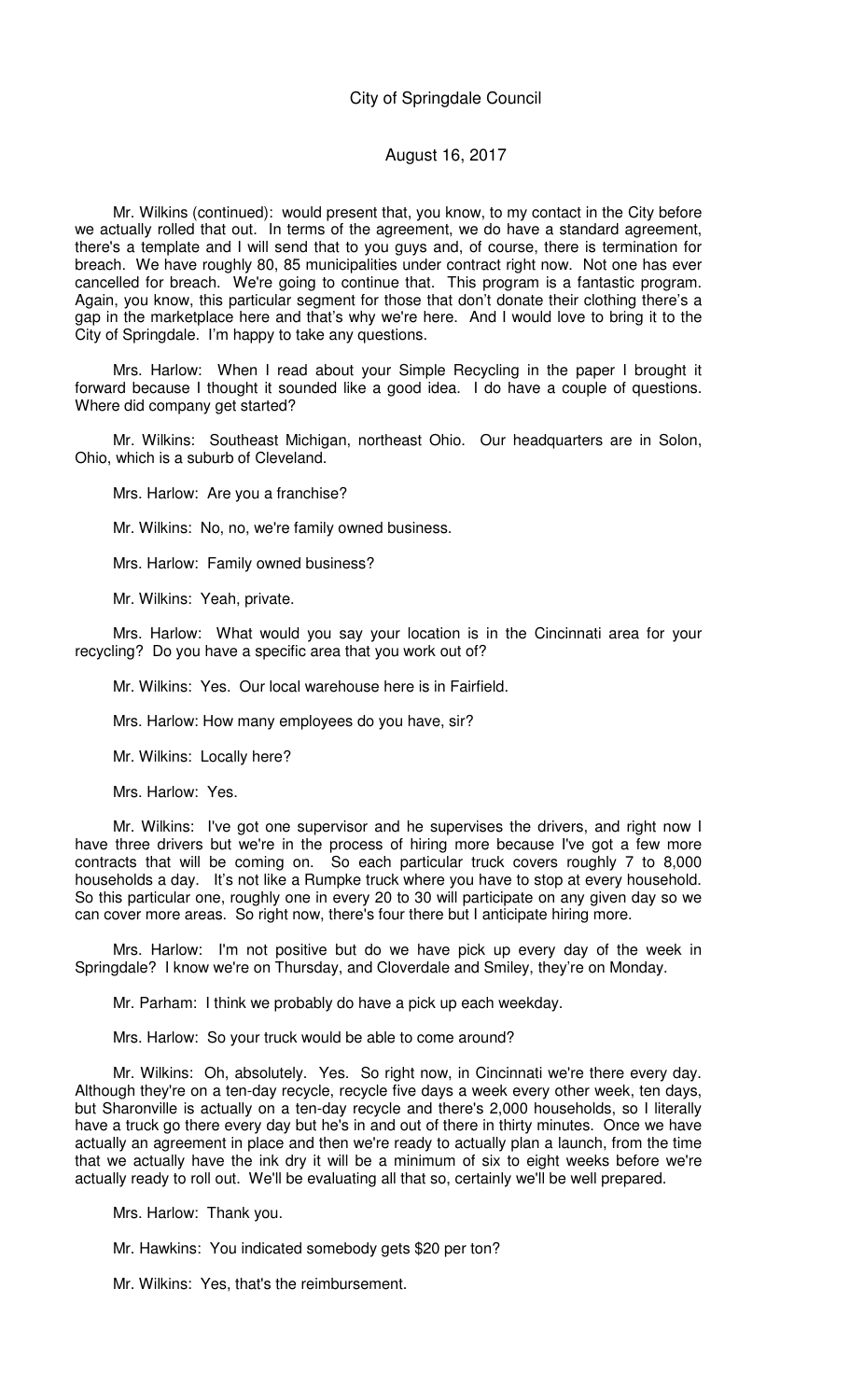Mr. Hawkins: You guys get \$20 per ton?

Mr. Wilkins: No, we're reimbursing the City \$20 per ton for everything that we collect. Mr. Hawkins: That's what I thought you were saying, I just wanted to make sure you had me at us getting money.

Mr. Wilkins: Yes.

Mr. Hawkins: I just wanted to make sure I heard that right. And to be clear, in terms of the items that you guys would not have going to thrift stores or what have you, that 80 percent, you guys aren't doing any repairs, you guys are just sending those off and whoever is going to get those items will then do repairs if they thought it was necessary like the missing button or if something needs to be sewn.

Mr. Wilkins: Yes, so I gave that example just to kind of show you what happens in the process of this material. The funny things is, regardless of whether you put it in the bag or wherever you take it, the process of what happens to the material is pretty much the same. So, when you bring your shirt to Salvation Army, they're going to look at it to see if they can hang it directly on the rack right away pretty much if it's clean, it's dry, everything is there. If everything else was the same but only one button was missing, it would automatically not go on that rack. It would be sent to the next level down which would be the international level to be exported somewhere.

Mrs. Ghantous: On the topic of money, how do you make your money?

Mr. Wilkins: By those different revenue streams. When you're in the recycling industry it's all based on volume.

Mrs. Ghantous: So the salvage that you sell is where you make your profit?

Mr. Wilkins: By liquidating all of the material. So, when we send it to the thrift stores obviously because it's that first level there will be a higher margin on a per pound basis on a level that it would be let's say for the rag offs, is what they call that when it's actually broken down in a different material on a per pound basis that is much lower. In order to be profitable in this industry just have to process a large, large volume of material.

Mrs. Ghantous: I worked with Goodwill for ten years, so I'm really familiar with that whole process and how that works. I just was curious how you make your money. Can you share with us your thrift store partners?

Mr. Wilkins: I can get that list for you because it's different in different areas. I don't deal directly with those partners. We have some partners in Michigan, we have some in Houston. They're all different across the country but I can get you that list. That's not a problem

Mrs. Ghantous: And right now you have four paid employees?

Mr. Wilkins: Yes, at the Fairfield, Ohio, yeah.

Mrs. Ghantous: For greater Cincinnati or Springdale?

Mr. Wilkins: For the Metro area, right.

.

Mrs. Ghantous: Four paid, plus yourself?

Mr. Wilkins: No, not plus myself, no, ma'am.

Mrs. Ghantous: So you get paid from who?

Mr. Wilkins: I get paid from the company, I'm the vice-president of the company but I don't live in the Cincinnati metro area.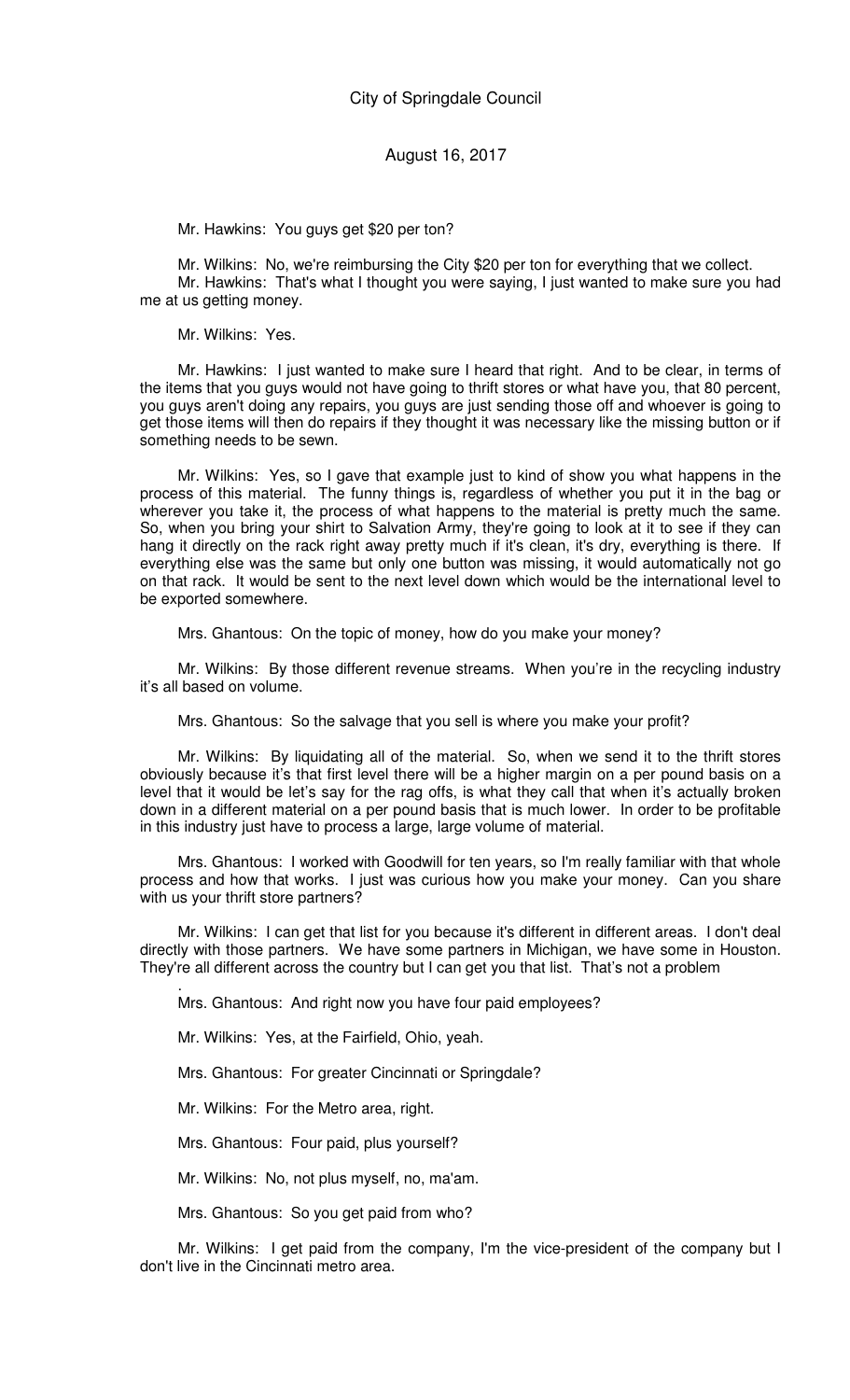Mrs. Ghantous: Oh, ok, I thought you did.

Mr. Wilkins: No, I don't.

Mrs. Emerson: Is one of your partners like Goodwill, what does Goodwill do with their things that don't sell? Are they doing the same thing that you're doing or are they giving it back to you?

Mr. Wilkins: No.

Mrs. Ghantous: They bail it up and sell for salvage and most of it goes overseas.

Mr. Wilkins: So that's where I was talking about how in the textile industry what happens with the process of the clothes is pretty much the same.

Mrs. Ghantous: That's true.

Mr. Wilkins: This here in this program, again, I'm not here to complete with Goodwill because there will be some people that believe in what Goodwill does in terms of their mission. And that's great. This is for the resident that again, chooses not or can't, doesn't have transportation, whatever the reason is, that it's not bringing it to any of the charitable organizations, and again, that's 85 percent of the actual textiles that are being made according to the EPA.

Mayor Webster: You indicated some of these cities are on a ten-day cycle. Does that mean every other week you go out?

Mr. Wilkins: Yeah, so ten-day cycle would be, like in the City of Cincinnati a resident can recycle every other week. But for us there may be a A and a B week, for instance, right? So, our trucks are actually going there every day, right? But a resident is basically being picked up on every tenth business day so it would be a Tuesday and then two Tuesdays next. So, for us that's a ten-day cycle. We're there every day but we're only hitting that particular resident once per week. So, we follow the curbside recycling schedule of that municipality.

Mayor Webster: My garbage recycle day is Thursday now then you would pick up maybe every other Thursday?

Mr. Wilkins: No, we're going to follow your current curbside recycling schedule.

Mayor Webster: So you do it will be every week then?

Mr. Wilkins: Yes. So, in Springdale it it's every week, if you receive curbside recycling every week that's exactly what you will receive from us. And I want to follow up on that point. One of the keys to the success of this program is that we change as little behavior as possible. I don't want a special Simple Recycling day. This is just another item that I can recycle on my recycling day.

Mr. Parham: First of all, thanks for coming out this evening. I think you may have addressed my first question with the Mayor. So you're going to coordinate with us and figure out which days and which streets and those type of things and that way your driver will know where to go?

Mr. Wilkins: Right. One of the items that I need in order to begin the implementation process is what we call zone maps, collection zone maps, and on that map it'll show the borders what particular days that we have to cover.

Mr. Parham: Ok, that shouldn't be a problem. We have those maps available. How many trucks? I did not see exactly the type of truck. How many trucks do you have in a community?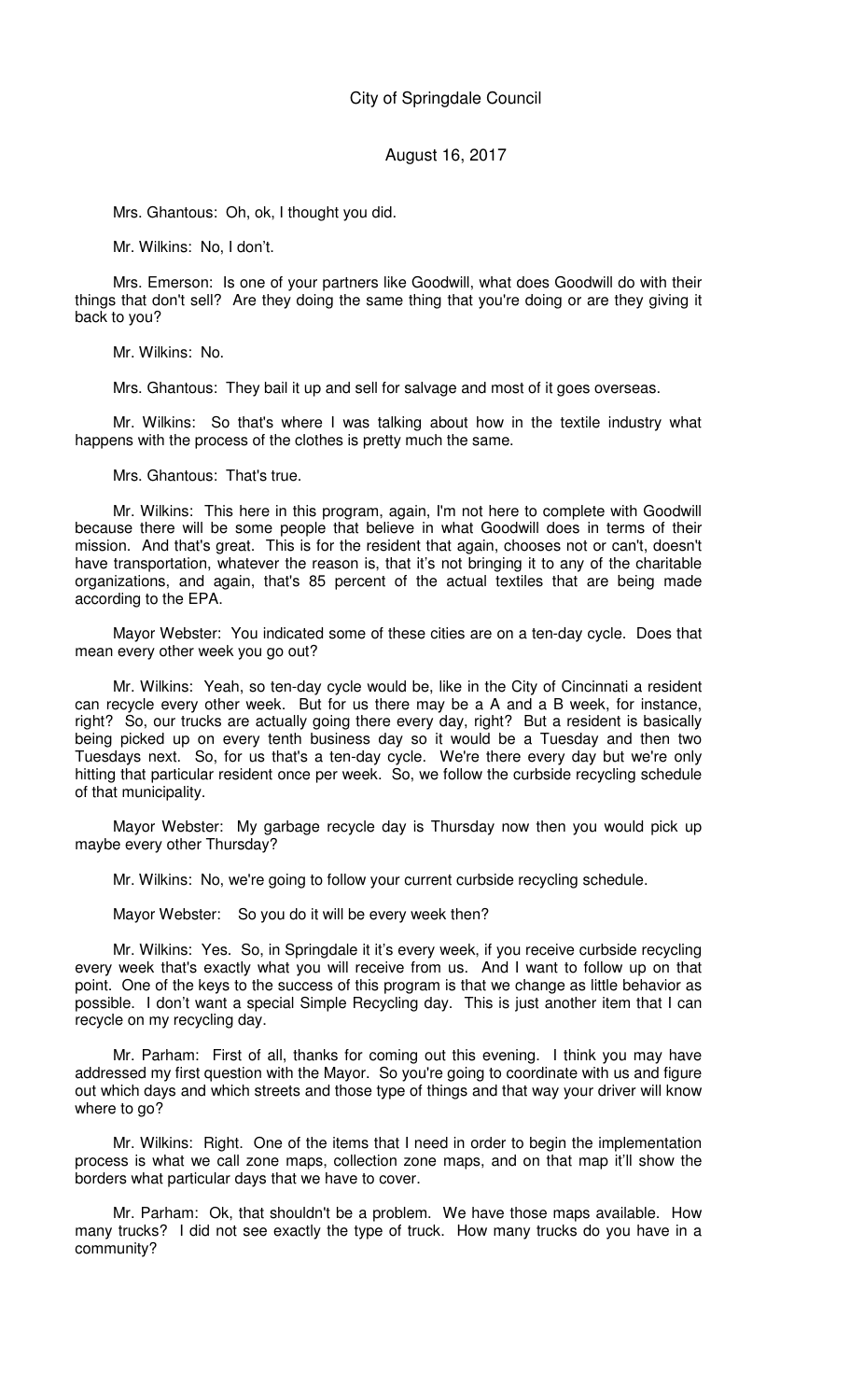Mr. Wilkins: I have new folders that are actually being made, ones that are a little more up-to-date. So, this is the largest truck that we actually have across. We're in seven states. I actually don't have any of these here in the Cincinnati Metro market. We use transit bins, four transit bins something like an electrician would use, less carbon footprint, they're easier to drive around and that sort of thing. All of them are virtually brand new. I would say 2015 and newer.

Mr. Parham: So here's a key question for you, if one of your drivers happen to miss their pickup who are they (resident) going to call?

Mr. Wilkins: Great question, great question. So, we encourage the City to send all of your calls to us. We have a call center, we have two call centers. We have an 800 number, we have people that staff that. We encourage you guys to send those calls to us. I do know just from experience that, you know, as much as we're going to put that on all of our literature, on our bags, you'll have it on your website, we're going to communicate, call Simple Recycling, please don't call us. You're still going to get some calls. So pass those to us. Now, I would encourage any of the City employees, you know, if you get a call and someone says, you know, I was missed and there's going to be several reasons for that. When they call the call center they're going to be given the option especially when we're somewhere that we're there five days a week, I can get it the next morning. So you're going to have the option of either leaving it out for the next morning or we can get it on your next recycle day. Now if someone calls you and you can tell by the demeanor of the call that they're upset and you can just tell it would not be appropriate for you to pass that resident on, I would just ask that you collect that information and then you pass that on to me directly and I'll be sure to address it.

Mr. Parham: Hours of pick up?

Mr. Wilkins: That's a great question. So, we follow the rules of the City. That's important also that we communicate this is that although we're providing a service, this is an extension of the curbside initiatives that the City is offering so you have to follow those rules. Out by seven and, you know, just depending on how the routes are being run, we can be there at any time. Our guys leave the facility normally by 7 a.m., but again, because of the different days and how the routes are set up, one day he may come to Springdale first but then on another day it may be the second. He may go over to Sharonville first and run that route then come here. So, I know one of the challenges that we have is that usually when it comes to trash residents, and this is in any municipality, they get used to, I know my trash guy is going to be here at 9:00 I have until 8:30 to put it out even though the City says it needs to be out by seven. So, it's going to be important to us in our communication with the residents that you have to have this out by a certain time because we can't guarantee any particular time that the driver will be there.

Mr. Parham: Do you anticipate any of your trucks will have the beeping noise on them as they're backing up?

Mr. Wilkins: So I know that some of the trucks have a backup camera in the window. You know, I'm not a trucking expert. I know a particular size has to have that beeping noise. Some of the smaller ones don't. I know we have a couple of tall boys, I'm not sure if they beep or not. I believe some of them do or don't. I don't want to give you a definitive on that right now.

Mr. Parham: And then the last question. Here in Hamilton County, and maybe other counties, but here in Hamilton County as a part of the recycling program we receive incentives from the County. I think you indicated that you would be collecting data, because that data may be very valuable to us. I'm sure at this point in time the County is in the process of now implementing or allowing yard waste to be a part of the calculation. I would hope that the textiles are already a part of that calculation but am I correct, you're going to be providing that data, that information to us?

Mr. Wilkins: Yes. So, I've got great news for you, yes, textiles will be included in that. So, one of the people that I've been working closely with on this program in this area is Michelle Bolsh, she's part of the Hamilton County representatives, and she has confirmed that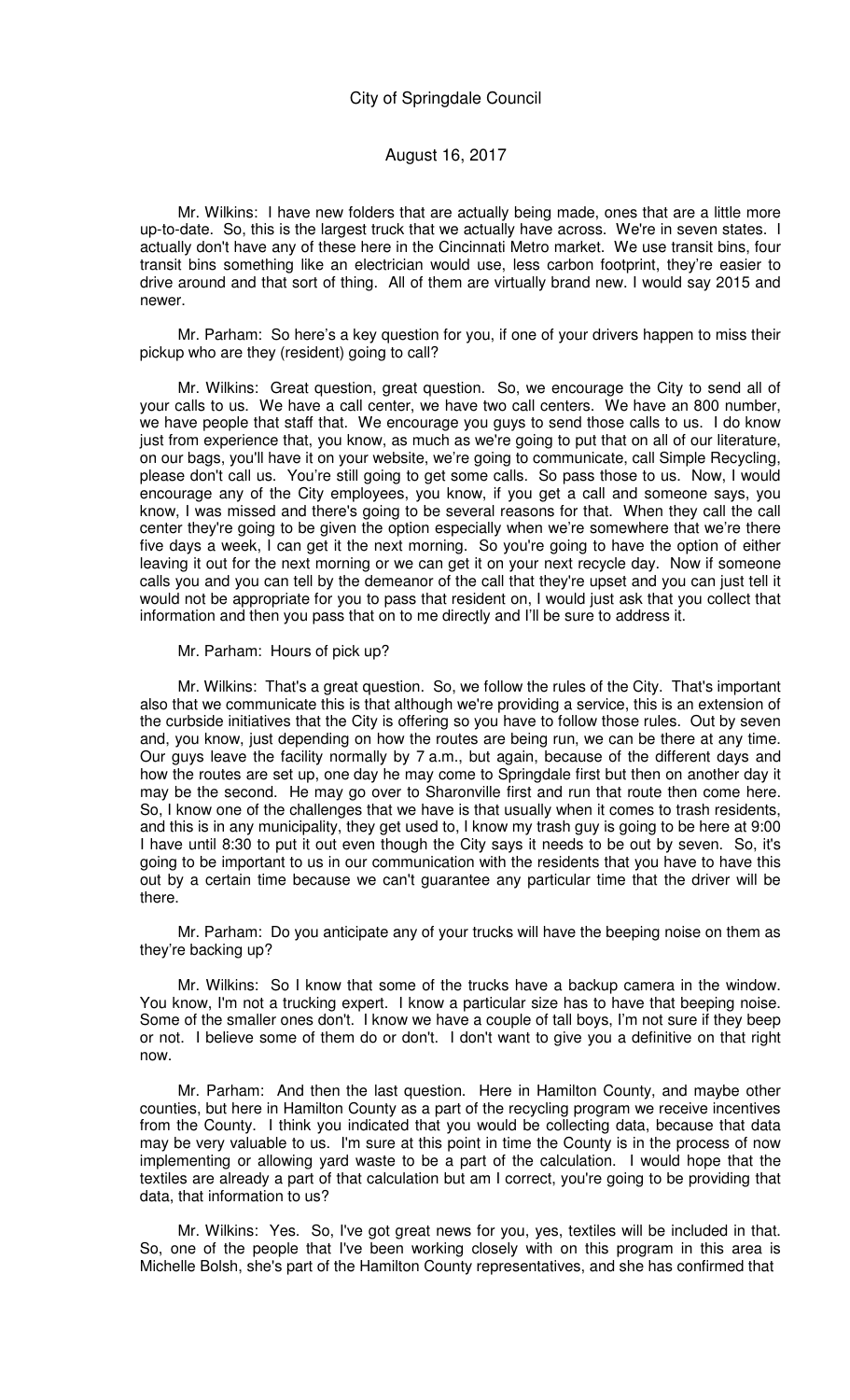#### August 16, 2017

Mr. Wilkins (continued): tonnage collected in this program will be included in the rebate that each municipality in Hamilton County receives in your recycling. So not only are you getting a check from us but then actually the tonnage is included in that report in your rebate program from the County also. And that is confirmed

Mr. Parham: I fibbed. I do have one other question. Is there a limit on the number of bags that a resident can set out?

Mr. Wilkins: No, there is not.

President Vanover: Just a quick question that I know when we first rolled out, well communities across the County, the recycling we have, as I lovingly refer to them, vultures, that start the evening before, have you had any issues with them raiding the bags?

Mr. Wilkins: So, I don't want to say it's never happened because it has but it's rare. One of the things with this material it's hard for someone, it's not copper, right, so it's not copper and you can take it to wherever you take it and they'll give you money for it. This material here, I mean, you can steal a bag of clothes, I mean, the effort you have to put in for it for the return is not going to be too high. But I did have one situation oddly enough that we had down in Texas that were stealing the bags and come to find out it was someone that had a mental issue with hoarding, you know it was that sort of thing. It wasn't a malicious thing. It was just a sickness. I would ask the City though if that type of situation came up that we could sort of attack that together. I do want that once the bag is at the curb that it becomes property of the City of therefore property of Simple Recycling.

President Vanover: I don't see any more questions. Again, thank you for taking the time to come in making a presentation speech.

Mr. Wilkins: I thank everyone here for your time and I appreciate it. We'd love to have you as a partner.

Mr. Parham: Mr. Greg Karle will you come forward. You're the next contestant. Council, Mr. Karle is here this evening just to give the public an update on the upcoming ComeUnity Bash. I think this is our fourth year.

Mr. Karle: Fifth year. Thank you for allowing me the opportunity to be here tonight and share some of the exciting things we have planned for the 2017 ComeUnity Bash. As I said it's the fifth year of the event. If you count last year which unfortunately the weather didn't cooperate very well for us, but this year it will be Saturday, September 9th, same time. It's 3 to 9:00 p.m. at the community center. Far be it from me to predict the weather but I will guarantee it's going to be nicer weather than last year. Our goal with this event is to provide a family friendly event where people can come out, their neighbors can meet and join together and celebrate Springdale and a nice day in the park. The bash is also a venue where we try to have our local service organizations, raise funds, get the word out and gain greater visibility to the community. The groups that are participating this year, we have the Springdale Youth Boosters, Sail Fish Swim Team, The Springdale Forest Park Lions Club, Springdale Garden Club, Springdale Offering Support, Springdale Elementary PTA, The Princeton Education Foundation, The Springdale Senior Citizens Club and our local Cub Scout, Girl Scout and Brownie Troops. We are real proud to see all those groups coming out and taking an active part in this event. These organizations will be providing reasonably priced concessions and refreshments throughout the day and we hope the public will patronize them and support all the good things they do throughout the year to support our community and make it a better place to live. This year we have one change. We've moved our entertainment to the amphitheater. I think that will provide a better venue for us. We're hoping that it will bring more energy by bringing the entertainment closer to the food and the activity and the things that are going on. As in the past, we've got a series of three bands. The first group will be a group called Sapphire Express. They're going to be on at 3:00. They play a unique blend of contemporary '50s, '60s rock and roll type music, a few country standards, and I think they have a field of pretty broad generation of ages. Following them at 5:00 we've got one of the most popular country bands, that's The Danny Frazier band. They perform authentic country, some of their original music, and music of Americana, and returning, they've been here several years for us and do a great job, is the 2<sup>nd</sup> Wind Band.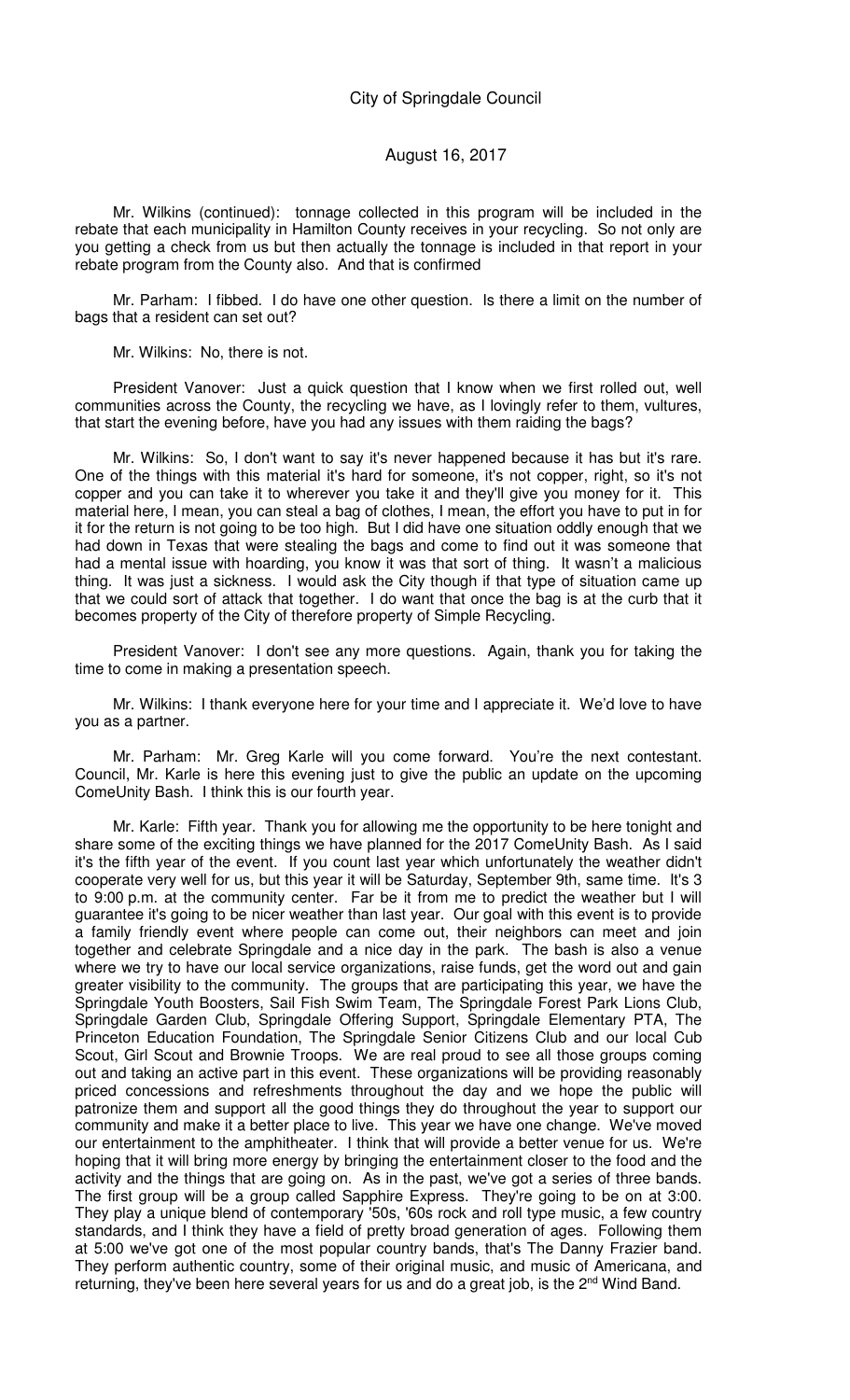# August 16, 2017

Mr. Karle (continued): They put on an outstanding show. They've got jazz, R&B, pop, classic rock and funk and they just have an amazing stage presence and if you haven't seen them try to come out and I'm sure you'll enjoy the show. If you've attended before you'll know why, and we're doing it again this year, we'll have a variety of entertainment options throughout the park. We've got the Cincinnati Circus back, they're going to have their big show performances at 4:30 and 6:30. They include an aerial acrobatic act, flying trapeze, magic tricks and more. Also in that same area, we're going to have a climbing wall and various games and strolling entertainers, and as if that's all not enough, we've got our petting zoo coming back, we've got over 30 animals, both zoo and farm animals, you can get up close and personal with them, you can pet them. It's always a very popular place for all ages. We even have free pony rides for children and again, all that entertainment is completely free of charge and we hope you invite your family and friends to come out and enjoy the park, enjoy Springdale. If you're looking for something to do a little bit earlier in the day we do again have the Family Mud Quest. It's an event where participants can slop through an obstacle course designed for a muddy experience but a very fun experience. It's not a competition. It's all about cooperation to try and help your team, and teammates to make it through different challenges. It's open to people of all ages, you crawl through mud pits and over hay bales and down slippery slopes. You get to do all that free of charge. Great thing, if you register in advance and we encourage you to do that. If you do it by September 3rd, and you complete the course, then you can get a free souvenir T-shirt. The Mud Quest starts at one, and even if you don't decide to get muddy and do that, come out and enjoy it. It's an awful lot of fun just to watch. Hope to see you there and we'll all hope for great weather. Any questions?

#### Committee and Official Reports

#### Civil Service Commission

Mr. Coleman: The Civil Service Commission met on Thursday, August the 10<sup>th</sup>. In that particular meeting, we wanted to discuss the status of the patrol officer position as well as the firefighter position. When I say discuss the status, we need to make sure we know where they were within the certification processed as well. Following the review, we identified the top 15 applicants for the patrol officer position, and then forwarded those to the Administration to proceed in the hiring process. This phase was completed and the interviews are now in process for the top 10 applicants from the pool of 15. In addition, two additional applicants for the firefighter position have been forwarded to the Administration to proceed in that hiring process as well. Additional discussion was concentrated on the Violations Bureau Clerk position, which we have been made aware that there will be two retirements in 2018. As I've stood before you in the past, we've always had a challenge with the Violations Bureau Clerk position so we're going to formulate our game plan early in an effort to try to be successful with fulfilling those vacancies. Lastly, The City of Springdale annual report and a copy of the Civil Service Rules and Regulations information was submitted by Civil Service due to the State Personnel Board of Review as the final portion of the annual reporting requirement. That information was submitted on July 17th. That concludes my report.

#### Rules and Laws

Mr. Diehl: The Rules and Law Committee met on three different occasions. I'm going to defer communication until we get to item ten.

| <b>Finance Committee</b> | Mr. Diehl | no report |
|--------------------------|-----------|-----------|
|                          |           |           |

#### Planning Commission

Mrs. Harlow: Planning met on August the 8th in these chambers with all members in attendance. Under old business we had the Northwest Boulevard back and a final PUD development plan. Then under new business we had Pretzel Baron at 311 Northland Boulevard and they were in basically for materials that they want to encase their silos in. They wanted to make sure that those materials would be acceptable to the City planning in moving forward. They didn't want to do that without getting Planning Commissions approval. So that was more a meeting of can we do this, is this acceptable material? It wasn't anything we had to take action on. Then we had a public hearing on proposed zoning text amendments. The first one was zoning text amendment regarding Medical Marijuana and that zoning text amendment passed 7 to 0. The second amendment was zoning text amendment regarding small cell towers and we left that one open so the public hearing is still open on that. The third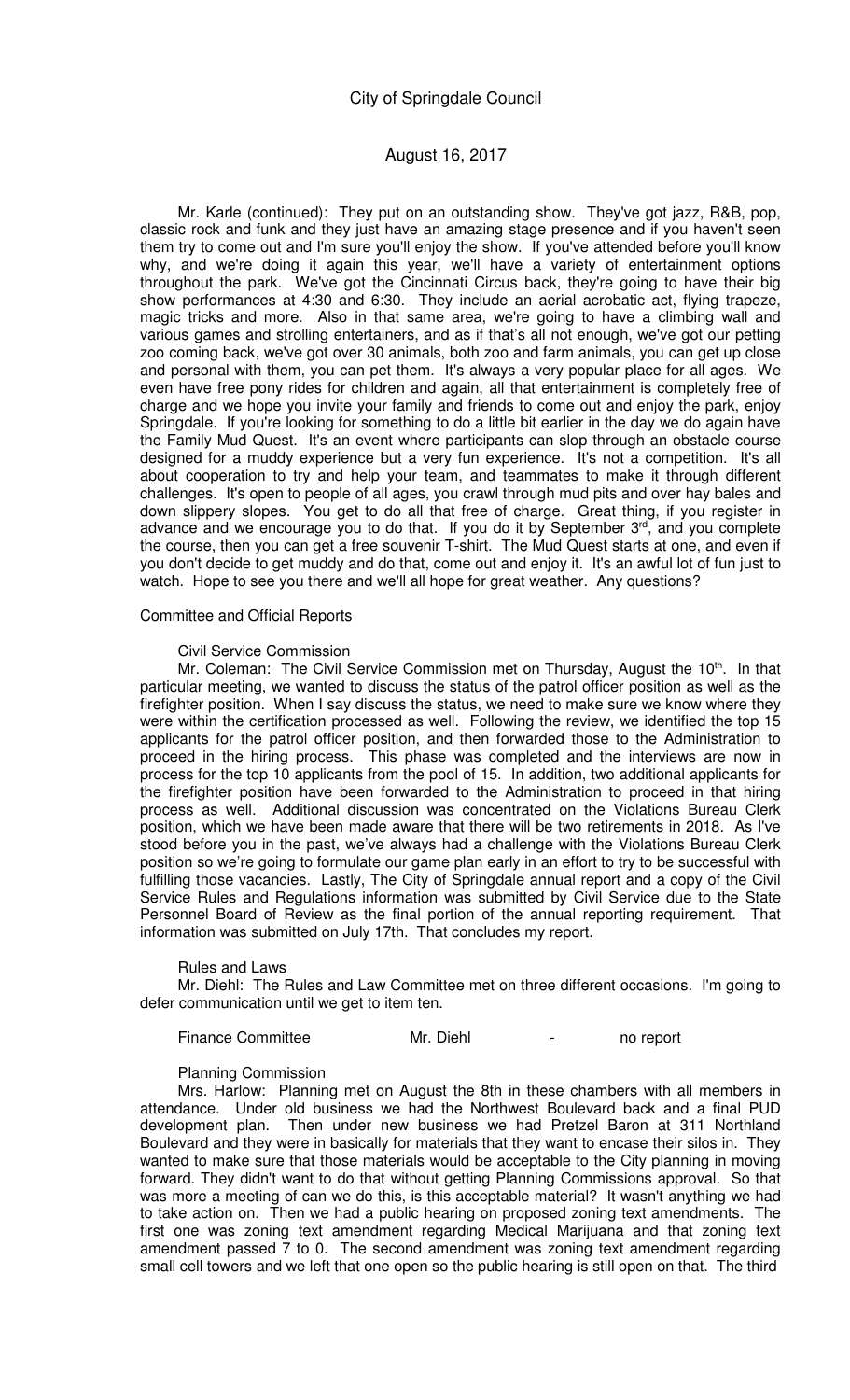Mrs. Harlow (continued): one is miscellaneous Springdale Zoning Code text amendments and that passed with 7 to 0. Out next meeting is going to be August 24th so that is kind of a special meeting and it's pulled forward from our regular meeting in September. We will go on and have a regular meeting in September if we have applicants who meet the deadline.

| Board of Zoning Appeals | Mrs. Ghantous | $\overline{\phantom{a}}$ | no report |
|-------------------------|---------------|--------------------------|-----------|
| <b>Board of Health</b>  | Mrs. Emerson  |                          | no report |
| Capital Improvements    | Mrs. Emerson  | $\blacksquare$           | no report |
| $O-K-I$                 | Mr. Shroyer   |                          | no report |

Mayor's Report

Mayor Webster: I'd just like to follow up on a couple of comments about Mrs. Huber. As all of you know, as Mr. Vanover stated passed away just recently. Mrs. Huber was my appointment to the Board of Zoning Appeals, and she has been on there for in excess of 20 years and she had to retire earlier this year because of a conflict with the state medical and Obamacare legislation. But anyway, she served with distinction on that board for many, many years. She also served in the police department as a police clerk. Prior to that she served in the building department so, you know, I'm not sure how many total years she was associated with the City, but it would probably be excess of 40. I would guess altogether her and her husband raised their family down on Kemper Road. Some of the founding families of the City of Springdale and I bring that up only because, well, her passing, but also I had the distinct pleasure this week of issuing a Proclamation to another founding family in Springdale and that would be the Hinkle family. Mrs. Mary Hinkle turned 100-years old on the 24th of June, so I had the pleasure of presenting her with the proclamation honoring her many years of service with the Princeton School District and with teaching in general and also having resided in Springdale for 90 of those 100 years. It was a very eye-opening experience. I went to a Board of Education meeting this past Monday and the thing that impressed me more than anything else was the fact that they had an armed guard sitting in the back of the room. I think it maybe ties in with some of the legislation we're going to consider later on this evening. That's the first time I've seen that in a Board of Education meeting. So, I guess your mom feels very safe, Mr. Hawkins.

Mr. Hawkins: Now she does.

Mayor Webster: Anyway, without further ado, let me read a proclamation I have for this evening. Mrs. Ghantous brought this to my attention at the last meeting. Our esteemed garden club had received an award, it hasn't been given out for a while so let me read the proclamation.

"WHEREAS; On July 14, 2017, the Ohio Civil Station Garden Club presented the Springdale Garden Club with the Victor H. Ries award for Outstanding Garden Clubs. This is a very prestigious award and difficult to obtain. It requires three years of documentation, all events, projects, and community involvement;

WHEREAS; in 1953 residents of this City joined together to form the Springdale Garden Club; and

WHEREAS; the Springdale Garden Club has undertaken several major civic beautification projects such as trees and flowers on Northland Boulevard, the trees, flowers and sundial at the Triangle Park on Springdale Pike, the large planter boxes at the Community Center; and

WHEREAS; the Springdale Garden Club has been actively involved in the Ohio Association of Garden Clubs in several leadership capacities and,

WHEREAS; members of the Springdale Garden Club in the Club itself have received numerous awards for outstanding service to the art of gardening; and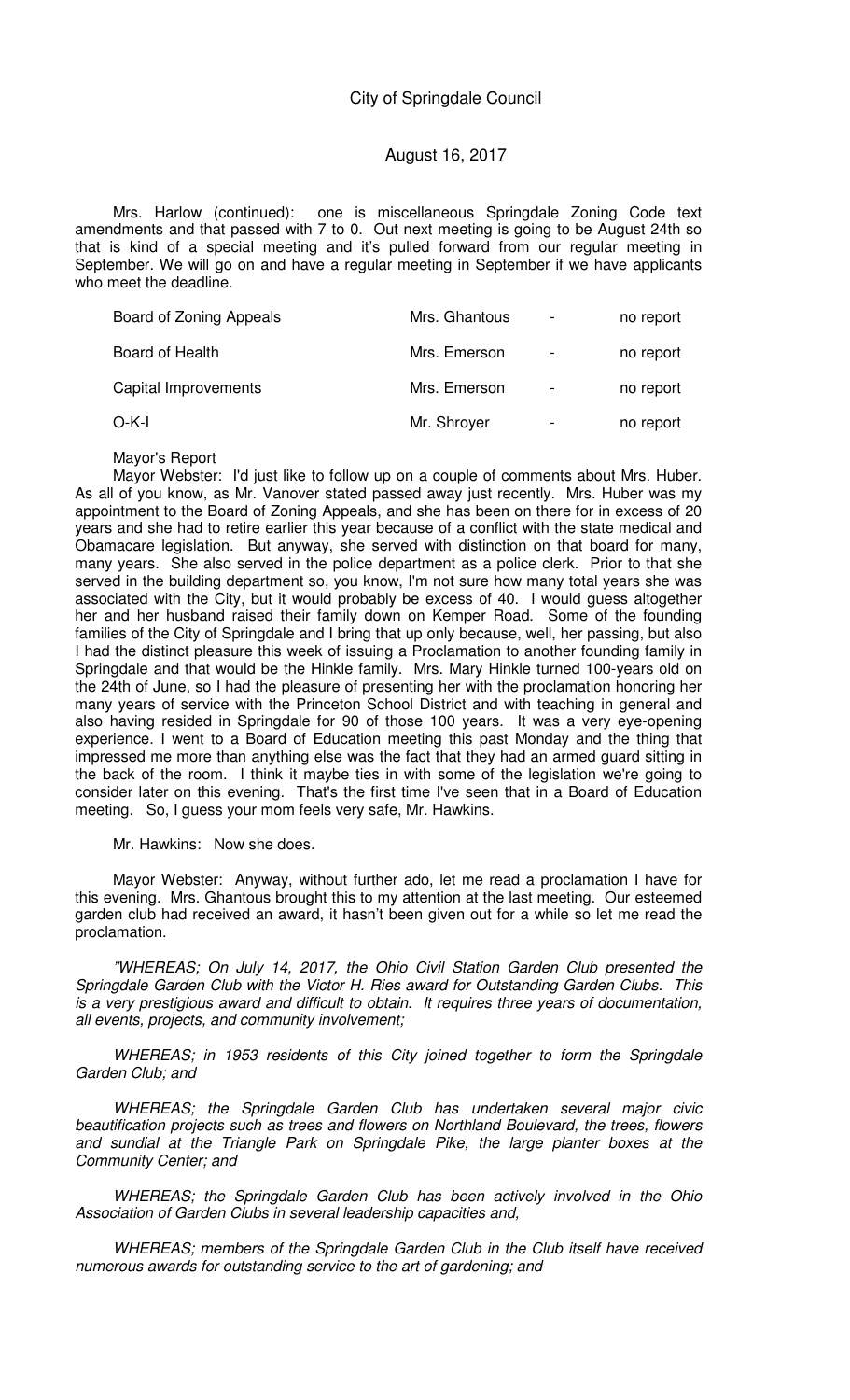WHEREAS; the Garden Club has sponsored Brownie and Girl Scout troops, as well as Junior Garden Clubs, plants and maintains the front flower beds at the Community Center, plants and maintains a butterfly garden at Springdale Elementary, plants and maintains vegetable gardens and has implemented a garden education program at the Springdale Elementary and Heritage Hill Elementary schools; and

WHEREAS; the Garden Club annually provides swags and wreaths to grace City buildings and the City's entrance signs; and

WHEREAS; all of the accomplishments and contributions of the Springdale Garden Club were and funded solely through activities conducted by that club; and

WHEREAS; in 2017 Springdale Garden Club celebrates 64 years of continuing service to the people and the City of Springdale.

NOW THEREFORE, I, DOYLE H. WEBSTER, Mayor of the City of Springdale do hereby proclaim August 16, 2017, as

#### "SPRINGDALE GARDEN CLUB DAY"

In the City of Springdale, Ohio and commend this observance to our citizens."

Joan Knox: I just want to say this is a joint effort of all of the garden club members, but the people you see here, and it started with Carolyn in 2013 saying about the programs and say hey, this award was given in 1987 to Springdale Garden Club as an engraved plaque and why not try for it again. So, she got us started and we carried through. This is the book that Connie put together that documents all of our events that we did. Margarite helped Carolyn start the school program. Karen did our program book and Connie did our public. So, it was a lot of effort and a lot of documentation and we couldn't be prouder of them.

Mayor Webster: Congratulations. The final item I'd like to share with Council is I got a very nice card from the Springdale Sail Fish Swim Club thanking the City so much for the generous donations to the Springdale Sail Fish Swim team this year. Your support and donation helped make our 2017 season and the Championships the success it was. Having the City support, and the generosity you showed are greatly appreciated. We annually donate \$3,000 to the swim team. So, it was a very nice card. That concludes my report.

#### Clerk of Council/Finance Director

Mrs. McNear: This evening I have two reports, one is from June 30th and the other is through July 30th because the June 20<sup>th</sup> was not available when we met last. I am going to deliver these together just more of a comparison. For receipts, our net receipts for our budget is17.183 million dollars through June our receipts were for 10.406 million, through July 12.075 million. Those receipts are made up of five general fund sources, Earnings Tax, Real Estate Taxes, Paramedic Services, Local Government Funds and Mayor's Court. They're in the same order for both months as they are in most months. Through June, we had receipts of \$9.817 million dollars of those five sources. We're 94 percent of the budget. Through July, we had 11.258 million, which is 93 percent of the budget. Moving on to expenditures. Our net budget is 18.374 million. Through June 30<sup>th</sup> we have expended 9.407 million or 49 percent. Through July, we have expended 10.649 million dollars, which is 56 percent. Our ending balance in our general fund through June 30th is 4.862 million and through July 31st is 5.227 million.

#### Administrator's Report

Mr. Parham: Council generally around this time of the year the City looks at putting forth a SCIP application or OPWC application. There's a project on State Route 4 that we would like to perhaps meet with the Capitol Improvement Committee to talk about, as well as one other potential project to consider for a SCIP application for 2017. Again, if we are so fortunate and lucky to receive the funds, they will become available by July of 2018. Mrs. Harlow spoke of two items at this month's Planning Commission meeting with the amendments, one being for the Medical Marijuana. We would ask that Council would consider scheduling the public hearing dates for the amendments to the Zoning Code to consider the regulation of Medical Marijuana. We would propose the first reading be at the September 6th meeting and the second reading and public hearing at the September 20th meeting. In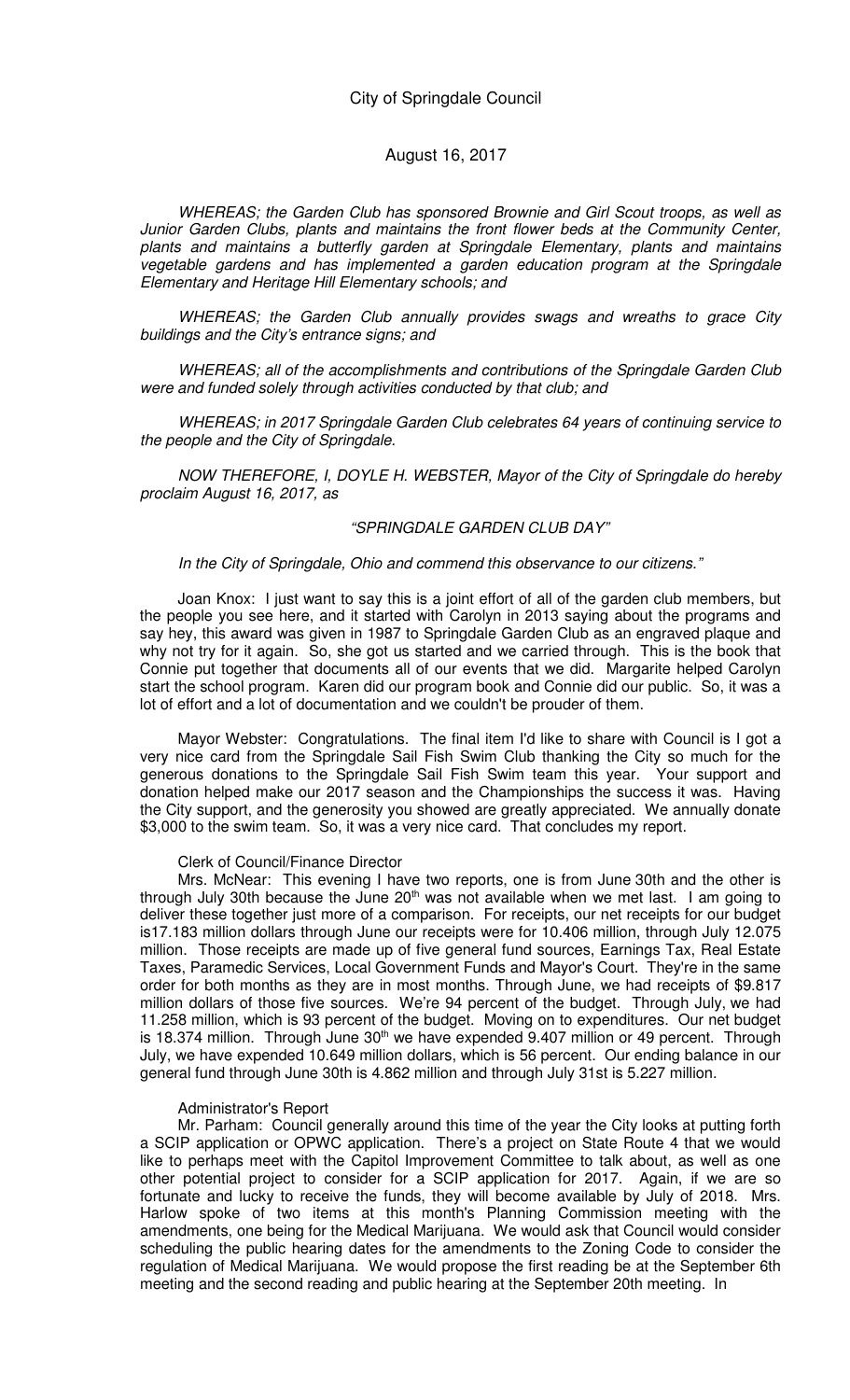#### August 16, 2017

Mr. Parham (continued): addition, for the miscellaneous amendments that she also shared with the Council, we would suggest the same dates September 6 for the first reading and the second reading and public hearing at the September 20<sup>th</sup> meeting.

Law Directors Report Mr.Forbes - 1999 - 1999 - 1999 - 1999 - 1999 - 1999 - 1999 - 1999 - 1999 - 199

Engineer's Report

Mr. Shvegzda: As far as the State Route 4 ODOT Urban Paving Program, we do now have a pre-construction meeting that will be August 30<sup>th</sup>. Shortly thereafter, we should have a schedule for this particular project. Under the 2017 Street Program, the Cameron Road area, the Grandin Road area, and the West Kemper Road area the basic work is complete. The intermediate course of asphalt has been placed and we are awaiting the placement of the surface course, which will take place this month. As far as Ray Norrish Drive and Springdale Lake Drive, we have had an issue in some areas of the roadway where the original intermediate layer has become delaminated during the process of the paving. They are in the process of putting together the costs to essentially grind additional areas down and replace the original intermediate paving. All parties are working to resolve this issue and as soon as we get the final word, we'll know when the repairs will take place. Therefore, for this particular area, the date of the completion of the final asphalt surface is unknown at this particular point. As far as the 2017 Street Maintenance Program, basically all of the work is complete on that particular project. As far as the water main work is taking place, the east water main project is underway and the west water main project will begin by the end of the month. The last item is the Police Department Roof Replacement. The project will be advertised this coming Monday and will have a bid opening on September 5<sup>th</sup>. We will report the result to Council on September 6, and we will have it before Council for award on September 20th. Basically, leaving the month of October for construction.

Mr. Parham: I just wanted to add something to Mr. Shvegzda's report relative to the Ray Norris/Springdale Lake Drive issue. I did have the opportunity this afternoon to speak with Mr. Agricola who has had a number of communications with the contractor, Adleta. It appears that we are working towards possibly having the work begin sometime next week. They are still working those things out with the subcontractor, Jerguson. It appears that the cost will be somewhere in the ballpark of 102,000 to \$118,000. As a result, that will require a change order for the project. It's an unfortunate situation. I'm not sure if anyone had an opportunity to see the road, outside of the photographs that I sent to everyone through e-mail. I sent the photographs for you to take a look at it, but the surface has been down for 30 years. Unfortunately, everyone that I had a chance to talk to who was on the site that Friday morning, indicated that they had not seen activity such as this with the intermediate asphalt breaking up and shifting. Hopefully, they will be able to begin making the repairs pretty quickly. They not only have to grind up what's been previously paved, but they must also add new pavement and then finish with the final asphalt.

#### Special Report:

Mrs. Harlow: I'd like to give a report on Spruce Up Springdale. I have a presentation if I can get this to work. I wanted to let you know we had an original date of April 29th and we had a rain date set and we had gully washers every weekend that we wanted to go out. It seemed like we had a tremendous amount of rain. Our committee consisted of Mrs. Ghantous and Mr. Shroyer and myself. Our workers were Mrs. Shroyer, Mr. Ghantous, my husband, Tom and Joanie Ralig and we had awesome help from our Springdale firefighters. I'm really proud of Scott Williams and Lenny French and his young son and Jeff Bryant and his lady friend. They all came out and they worked. We didn't get all the houses done on our list, we got most of them, and there's still a possibility that maybe we can finish up a couple, and if not, we'll add them to the list for next year. We will also be having to follow-up meeting to see how we can plan for next year for the rain delays or for rain outs or is there a different way that we might position this so that we can make it a project that goes throughout the summer. So, we'll work on that but I do want to show you some of the differences that we made in the homes. This is a home on Terrace it is where a disabled lady lives. This is Tom and Joanie Ralig working at the house and they cleaned out the flower bed there. This is what it looks like afterwards. You can see the shrubs were trimmed way back. She was very, very appreciative. Mrs. Ghantous did a lot of weeding that day. Made her flower beds look much nicer and I think mulch was put down as well.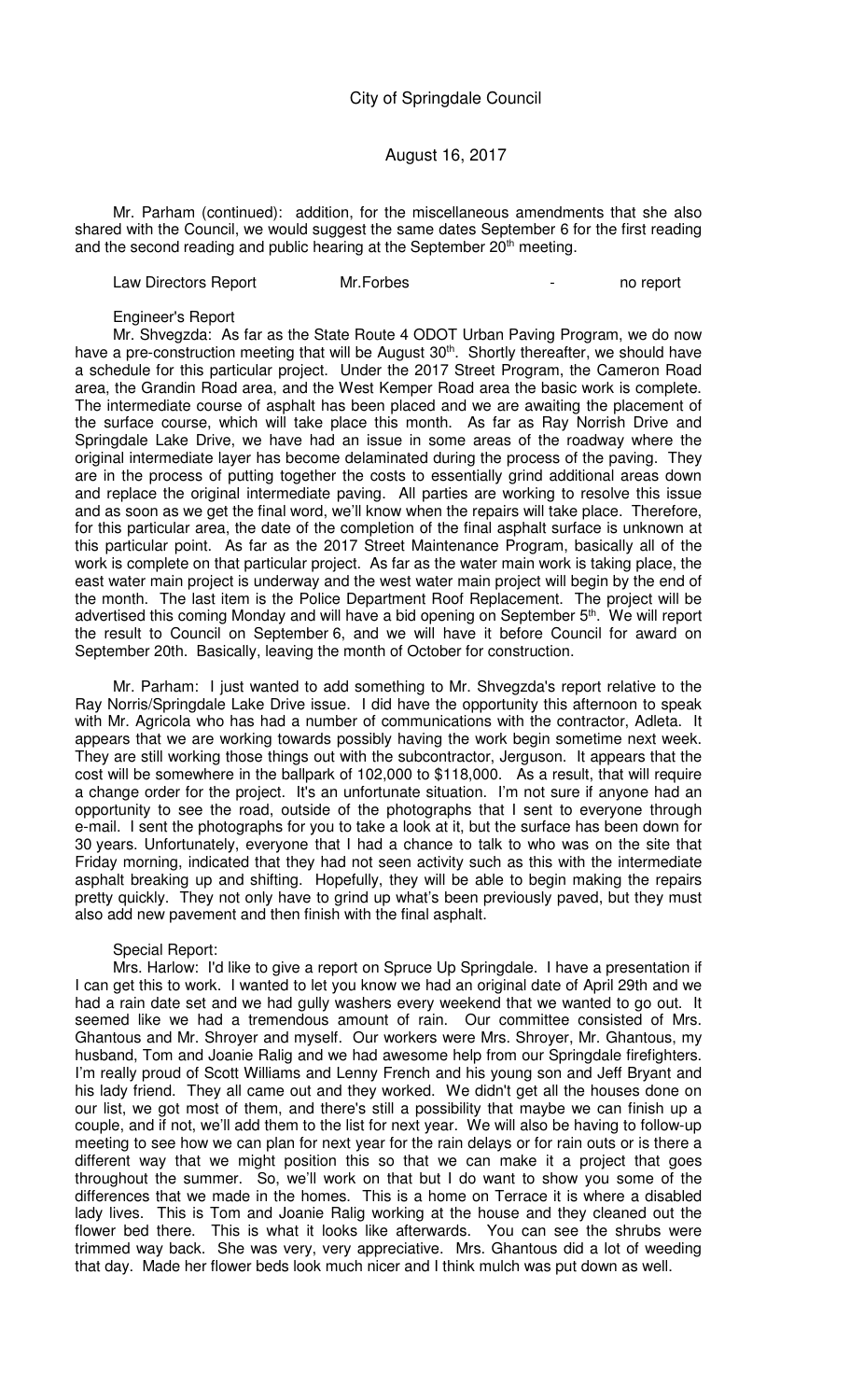Mrs. Ghantous: And the church provided that mulch, the Compass Community Church?

Mrs. Harlow: Yes, they did.

Mrs. Ghantous: They were a big help that day.

Mrs. Harlow: Yes, they were and I want to give shout outs to them as well. The Compass Community Church volunteers are shown here and this house just basically had some bushes trimmed and some weeding done. I will tell you that I went out and took pictures of all the houses before any work was done but then my phone died and I lost a lot of the pictures. So I have a few that are before but some are works in progress. This is what it looks like afterwards and I think you can see it looks a lot neater. This one is one I had taken pictures of before, this is over in Heritage Hill, I asked Mr. Shroyer to drive by and a take a look at that tree because a resident wanted the tree down. He said, yeah, I think we can do that. Well, that was when it didn't have any leaves on it. By the time we got over there it had leafed out. I do have to take my hat off to him because I know he did a job of getting that tree down. Carolyn's husband did a really good job of pulling all the branches to the curb. This lady, I want to tell you a little more about her after we get through with the program here but I want to show you the houses. We worked over there for the biggest part of maybe four or five hours. There's Mr. Shroyer up there, and again, we got a little concerned as he was getting very close to the roof top and those tree limbs are quite heavy with the leaves on them. Here we are, we've been working with the resident and we painted that decorative fencing and the posting, and then my husband and I went back another day and painted the shutters around her front windows. Here is the front yard in progress. Again, Mrs. Ghantous did a lot of weeding and spreading mulch that day as well. This is what it looks like afterwards. I think it made a big difference. After meeting this lady, I realized that she had a lot of needs and as my husband pointed out as I was painting one of the posts, I asked him to nail in a board and he looked at me and says I'll be happy to try and do that for you he said you'll have to understand that this post is totally rotten. He said I'll be glad to see what I can nail into. That was probably one of the minor problems that the resident had. The fascia board, the wood behind the gutter there on the fascia board is bad, she has a leak in her roof. So, we saw these needs and we couldn't meet those needs but I did talk with Mr. Diehl and gave him the information and he passed that along to SOS and SOS got the Mayor and the Health Commissioner involved and the building department, I understand, so we're hoping to get her some help. The woman had been working previously with People Working Cooperatively and she kept calling them to come out but they never came out. She thought that her application was good. I called to find out what she needed to do in order to make sure that her application was up and active and current. You have to fill out an application every year. It's not by calendar year, it's by the date you filled out your last application. She didn't know that. They had application sent out to her so hopefully between our building department, SOS and People Working Cooperatively some of her needs will be addressed. I think we did the best that we could do especially Dan did a great job on getting the tree down and Carolyn's husband and Ron did it great job of dragging it all out to the curb. That was a lot of tree. This is a house that we've had some maintenance issues with, and this is one that our fire department said that they would tackle. This was Scott Williams and his son and they are cleaning up the front yard. They really did make a difference in this house. This is Lenny French in the backyard mowing. We didn't ask anybody to go into the backyards to work, they took it upon themselves to do that. I understand the person who has possession of this house has some medical issues. So we were glad that we were able to help him out with that. This is what it looked like afterwards. It's not perfect by any stretch of the imagination, but it does look better. I'll be happy to answer any questions. Again, I'd like to take a moment to thank all of the people who volunteered. We want to take a big moment to thank Compass Community Church. They're over on Northland Boulevard, great bunch of people, and we were really pleased to get to meet them.

Communication Mrs. McNear - no report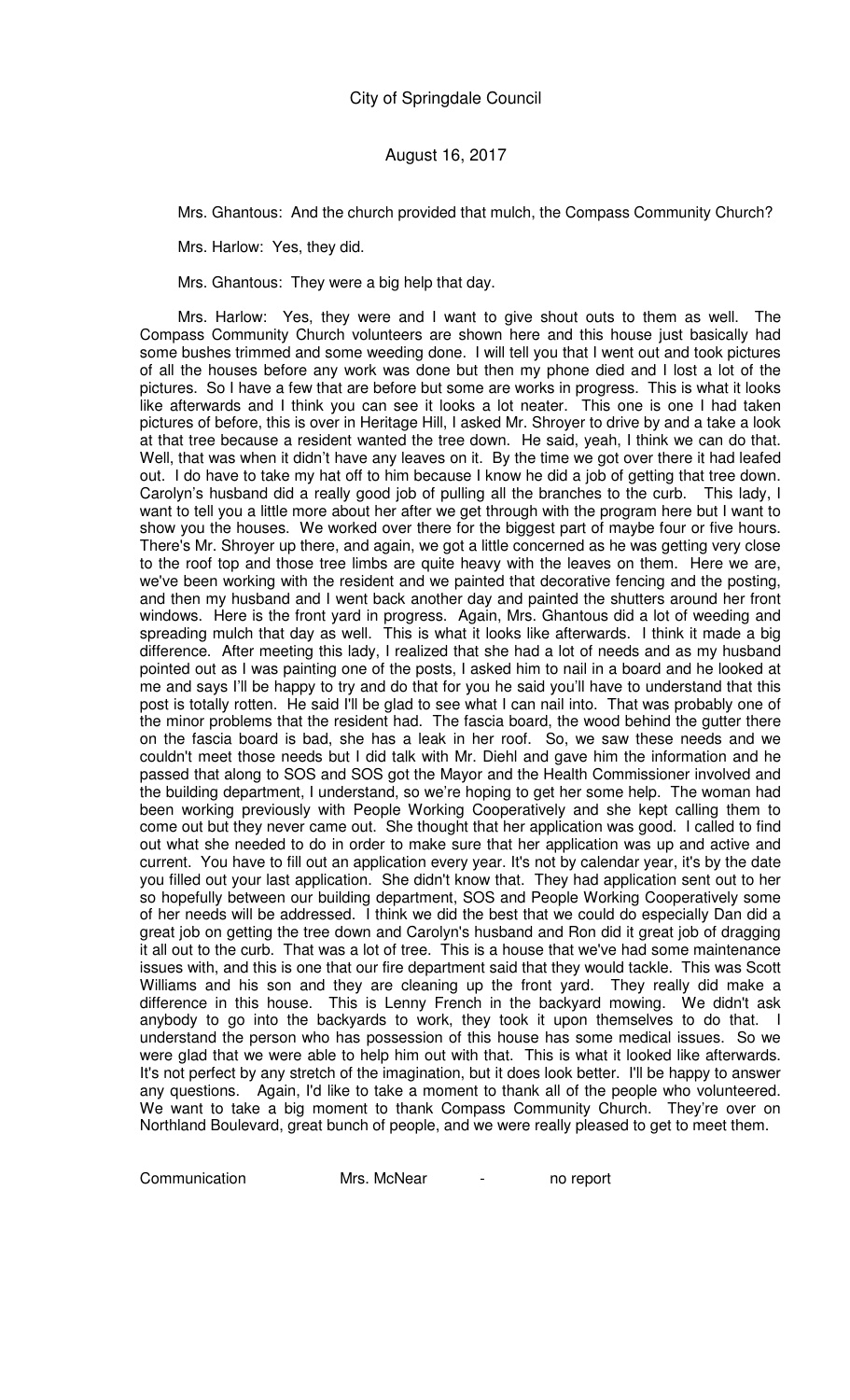Ordinances and Resolutions

#### ORDINANCE NO. 31-2017

ADOPTING SECTION 73.042 OF THE CODIFIED ORDINANCES OF THE CITY OF SPRINGDALE REGULATING TEMPORARY PARKING RECREATIONAL VEHICLES ON CITY STREETS AND DECLARING AN EMERGENCY.

President Vanover: Council, this was read in our July meeting and there was a motion and a second and we were in discussion and at that point after discussion it was decided to be tabled so we will open it back up at that point we are in discussion.

Mrs. Harlow: I'd like to ask if before this one residential issue have we had a lot of complaints at the city building from our residents regarding campers parked for long periods of time?

Mayor Webster: I'm not sure what you consider a lot but I guarantee this ordinance is not being brought to you because we had one residential complaint. We've had resident complaints is all parts of the city, we've had a couple in Heritage Hill. This particular one is down on Cloverdale. We had another one back in the Springdale park subdivision, we had one right across the street from Mrs. Ghantous, an RV was parked there at the corner of Silverwood and Neuss for about 30 days. We've had several complaints, we've had numerous complaints about a boat attached to a vehicle on Allen Avenue. We've had several of those throughout the city. I don't know how to quantify a lot of complaints, but we've certainly had more than one and this ordinance is not being brought to you tonight because of one complaint.

Mr. Hawkins: This is for either the committee or administration. In terms of enforcement, we're talking about 96 hours versus calendar days. I know law enforcement indicated it being easier to look at calendar days. Any input with regard to how the enforcement of this would work or if it's going to be a problem for law enforcement to enforce this when we're doing hours versus days.

Mayor Webster: I chatted a little with bit Mr. Salatowski after the last meeting and he suggested to me, said if you're going to make us have a permit can we go back to hours? I said, that's an interesting thought, let me think about that. We talked about that and here again, you'd have to make an amendment to this exhibit, I think there were three things that we're recommending, we being administration and the rules and law committee, three changes but this would be one of them. Take out the days and go back to hours. Everyone in the city would have a, the first of the month you'd get a bank of 96 hours. If you only have your RV on the street for four hours, then when you come and get your permit you tell the City here is the date and times I need it, that's what's on the permit, that's what's on your vehicle. Officer goes by and sees the RV on the street, looks at the permit, okay, it's within those hours that you asked for, then you're fine. If it's outside those hours you're in violation. So, if you need it for 14 hours, 24, 28, whatever you use, if you want to make one trip down there, you know you're going out every weekend then you ask for those multiple dates and those go against your bank of 96. Every time you request it we increment the 96 and you come in and you ask but you've already used your 96 you can't get another permit until the first of the next month. Then everybody's bank will get replenished with 96 hours. Now if the police department thinks they could enforce that. This would certainly address the concerns of someone like Mr. Salatowski that's uses his vehicle once a month or several times a month. He wouldn't need 12 days but the 96 would be the same that a person that stores it on site gets. Somebody like Mrs. Zimmerlin stores it off site and brings it home to give some enforcement for the family that stores on sites and parks in the driveway for 96 hours a month. This would be the same thing.

Mr. Hawkins: The Police Department will keep track of the banks?

Mayor Webster: Yes. The Police Department would have a spreadsheet and they would be responsible for keeping track of that. Now, let me just add this. You come in, you get a permit for 12 hours and it rains and you decide you're not going camping, too bad. You're not going to get your 12 hours replenished. We're not going to get in that level of detail. So, once you take them out, you use them or you lose them. The same way, you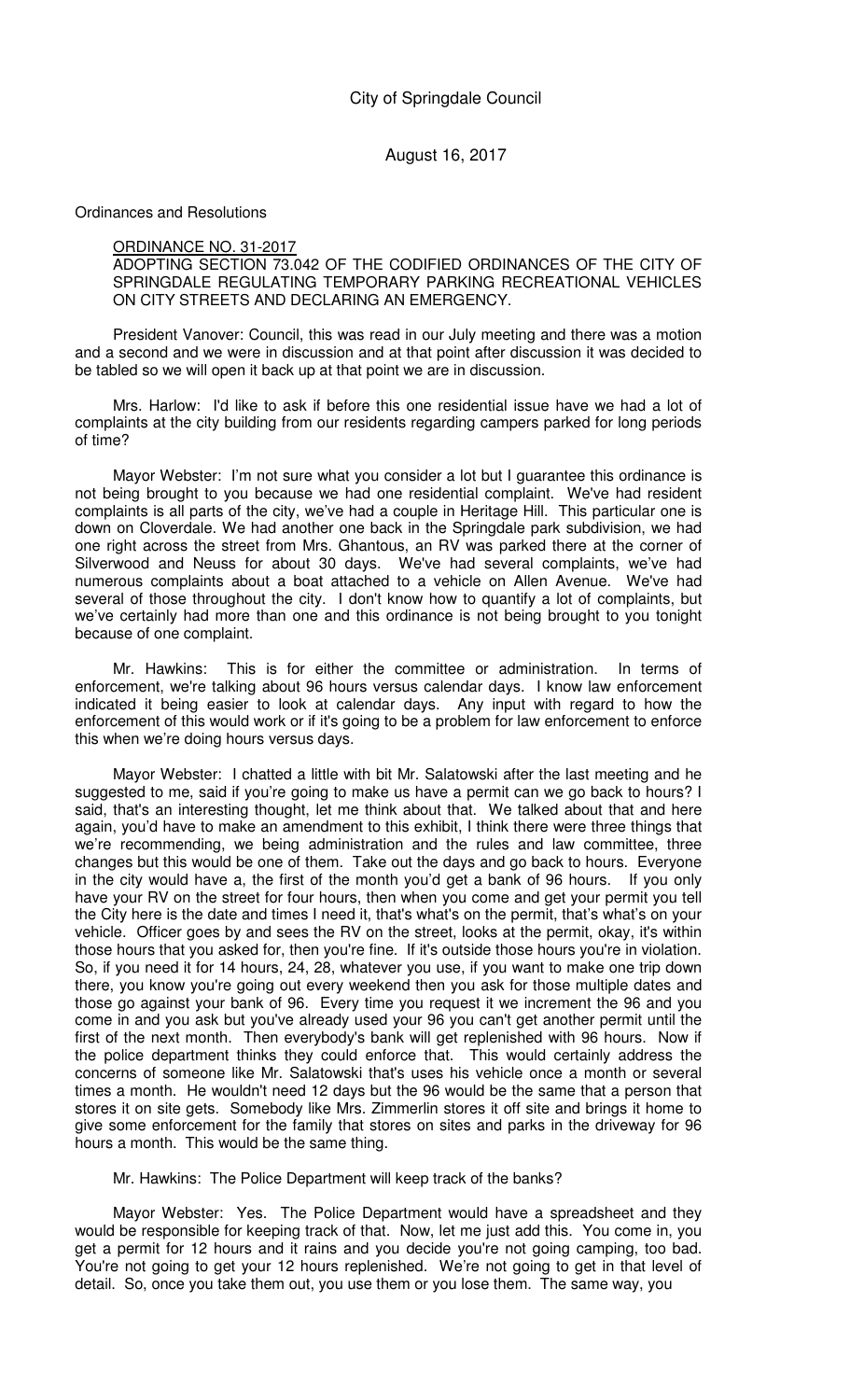Mayor Webster (continued): think you need 12, you come in and you only use eight, don't come back to the Police Department and say, hey, I want the four hours back. No, you signed for 12. That's what you got charged with. We're not going to change it.

Mr. Parham: Just as the Committee and the Administration met there are a couple of issues that are being proposed as part of a new or amended exhibit, if you will. As the Mayor indicated, we move from four days to 96 hours which equates to four days per month. It also must continue to be parked within the block of the residence, so it will be assigned to a residence. We still are suggesting a permit process with the responsible party or the property owner. They are going to identify, as the Mayor indicated, what dates they want to have it as well as the time of the day they plan to have the RV at the residence. All that information will be identified on the permit as the Chief indicated at the last meeting. You will use your application as your permit. The department will simply scan the application into their system and the applicant will take the document back, and that will serve as their permit. As the Mayor indicated, there will be no rain out days or days for situations for inclement weather. If you look at the e-mail I sent to everyone, or the copy of the exhibit that was left on the desk here for everyone, one of the changes that was previously in the first section or in A, it simply referenced Section 4501.01 of the Ohio Revised Code, but that did not include a number of other recreational vehicles, if you will. Based upon the discussion on the floor at the last Council meeting, we, the Committee, incorporated boats and trailers so you'll see on your copy items Number 4, personal watercraft, item Number 5, boats or other watercraft situated on a trailer or not. The or not is for that someone, you always imagine that you don't have to write legislation for, but someone may choose to simply put the boat out on the street without a trailer. We wanted to make sure we covered those as well. Then item Number 6, is a trailer used for recreational purposes. The definition was expanded and then incorporated into the proposed legislation as opposed to referencing it in the Ohio Revised Code. That's beneficial for us as well, because who knows what language would be changed at the State level. This way we know what the language says. At some point in time if Council so chooses to amend that language, you can amend the language here but you know what's covered. Finally, there's language that would propose prohibiting the parking of a recreational vehicle on any street in the City where a sidewalk is not present. So if you have a street where there's no sidewalk on either side of the street, you are not permitted to park a recreational vehicle on the street at any point in time. If there is a street in which the sidewalk is on at least one side of the street, you are permitted to park a recreational vehicle on the street. The hours are one that I think was added to permit some flexibility not only primarily for the resident, because if you recall Mr. Salatowski, I hope I'm pronouncing his name properly, but his comment was relative to the multiple opportunities that he gets a chance to use his vehicle. And if you simply count the days, four days, very quickly he loses two days if he brings it in on Friday, and then wants to leave on Saturday morning, that's two of his four days that are gone. This way, if he brings it in, let say he is going to bring it in at 7:00 p.m. on Friday, he's going to leave at 10:00 a.m. on Saturday, that's 15 hours. He then has deducted or used 15 of his 96 hours. That gives him the opportunity to have more weekends, if you will, as he described for his use as opposed to increasing the days to 6 days, 8 days, or 10 days. So I think that addresses some of the concerns and gives him some flexibility and others some flexibility who want the opportunity to use their recreational vehicles and does not have the availability to park them onto their property. With that, I think I've covered everything.

Mrs. Ghantous: I want to speak just a moment to the discussion about not allowing the recreational vehicles to be parked in a community where it isn't easy access to a sidewalk. When we spoke last time, at the last meeting, and we heard Mrs. Reckner's account of an unsafe situation that she saw, I was really taken aback by that and as our meeting progressed we really lost sight of the whole safety issue. We got off on speaking to how to allow residents the maximum ability to enjoy the recreational vehicles while maybe trying to minimize inconveniences to people who want to use their recreational vehicles, and we really never did come back to the safety issue. In hindsight, I thought that was very unfortunate because this whole topic should be focused on the safety aspect. So generally speaking, it is safer for a pedestrian to walk on a sidewalk. Generally speaking, it's safer for a pedestrian to cross a street when there's a sidewalk. So, having the recreational vehicles on a street where there aren't any sidewalks, to me significantly increases the opportunity for unsafe conditions. We discussed it and I think people were agreeing that if they put themselves in the position of walking on the street and trying to cross the street when there's a recreational vehicle that does propose a more unsafe condition. So, in order to reduce the likelihood or the amount of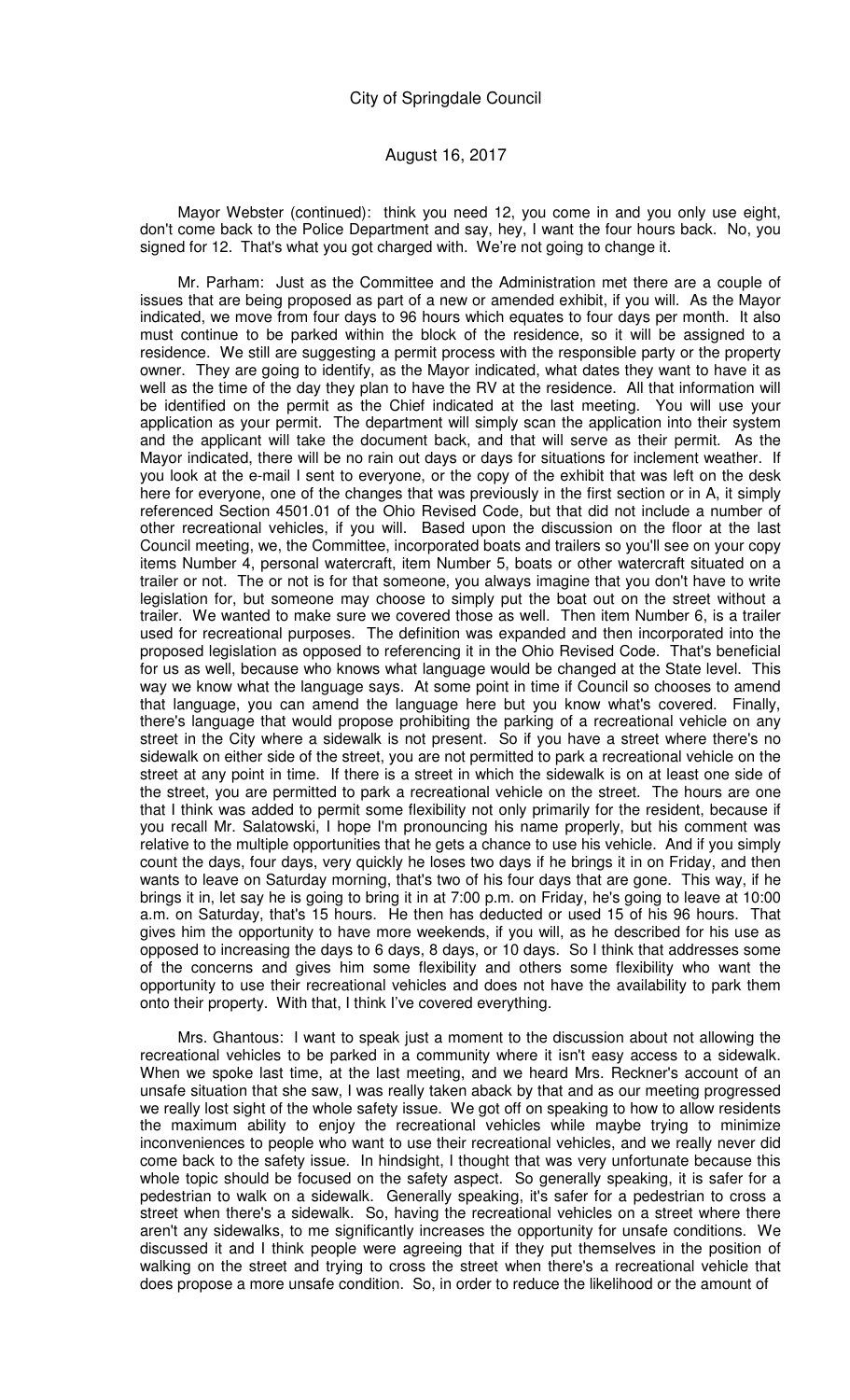### August 16, 2017

Mrs. Ghantous (continued): time that there would be unsafe conditions we felt like this would be one way to reduce those opportunities for specifically a pedestrian accident. So that's kind of how we came to that. So, in several of our communities there's a sidewalk on one side and not on the other side. A pedestrian could choose to cross the street with their baby stroller or with their bike or whatever, and they could, you know, be on the sidewalk. But we do have several communities, several streets, where there's no choice. In particular, you know, the Cloverdale area, I drive that almost every day and everybody walks up and down the street there because there's not an option. So, I think for the safety of the pedestrians and really for the driver's as well, but in particular the pedestrians, it would be in our best interest and it would significantly reduce the opportunity for unsafe conditions if we did not have those big vehicles parked on those streets. So that was kind of the thought process behind that in case there was any question about the motivation on that.

Mrs. Harlow: I was going to address the same thing that Carolyn did on the Cloverdale and Dimmick and all of those streets that don't have sidewalks. Well, most of them I would believe, most of the residents over there they do have driveways they could maneuver a vehicle in. Most of them do, there are a few that don't. I was out looking at that and there are a few over there that don't have access. There's not an easy way of backing, sloped driveways or not an easy way of backing or right on the corner with hardly any driveway at all. My only other comment, I can live with the ordinance if it can be done or we can work toward getting it done online. You know, you're talking about asking somebody to come into the police department and fill out an application which they can probably fill out at home and bring in. But for our people over in Heritage Hill, or Oxford or Beacon Hills, it's one more chore for them to have to come over here. For the people in our immediate area it's not so rough. But I do sympathize with the people in the outlying community.

Mrs. Emerson: Thank you, Mrs. Ghantous and Mrs. Harlow, because that was my big comment with the no sidewalks. I wanted people to understand that it was a safety issue and that's why they came up with that no parking on the street if there's no sidewalks. I had a couple of clarifications I wanted to go over. There's a few residents I know within the City that are grandfathered in to parking in their driveway including myself. Other people in the city that are not grandfathered in and they can park in their driveways. They still go down and get a permit; is that correct? Are we only talking vehicles on the road?

Mr. Parham: This is only for vehicles on the road. The ability to park in your driveway doesn't change with this legislation.

Mrs. Emerson: Right. But you only have 72 hours; is that correct?

Mr. Parham: No, you have 96 hours. It was adjusted back in 2013, I believe. It was when we changed from regulating the size of the vehicles, from disallowing you to permanently park them in the front of your house, to have to park them on the side or in the rear. At that time, it went from 72 hours to 96 hours.

Mrs. Emerson: Let's say I'm not grandfathered in and I park my vehicle, my RV in my driveway, how are you all monitoring that I'm there only 96 hours?

Mr. Parham: Honestly, ma'am, it really is with many of these things it is complaint driven, because outside of that we don't know when you parked it there. So if someone files a complaint, and that draws it to our attention. We can identify a point of time, and then we begin to just monitor it from there. It really is no difference in monitoring whether you're in the Police Department, they monitor it on the street, or if it's in front of your home and the monitoring is through the Building Department.

Mrs. Emerson: So my question is, are we all thinking that needs to be added to this ordinance so they can monitor people who are parking in the driveway for only 96 hours or is nobody concerned about that?

### Mr. Diehl: No.

Mrs. Emerson: No, we're not worried about it, ok. Then my other question, it's my RV but I'm going to loan it to Sally down the street, and I park on the street.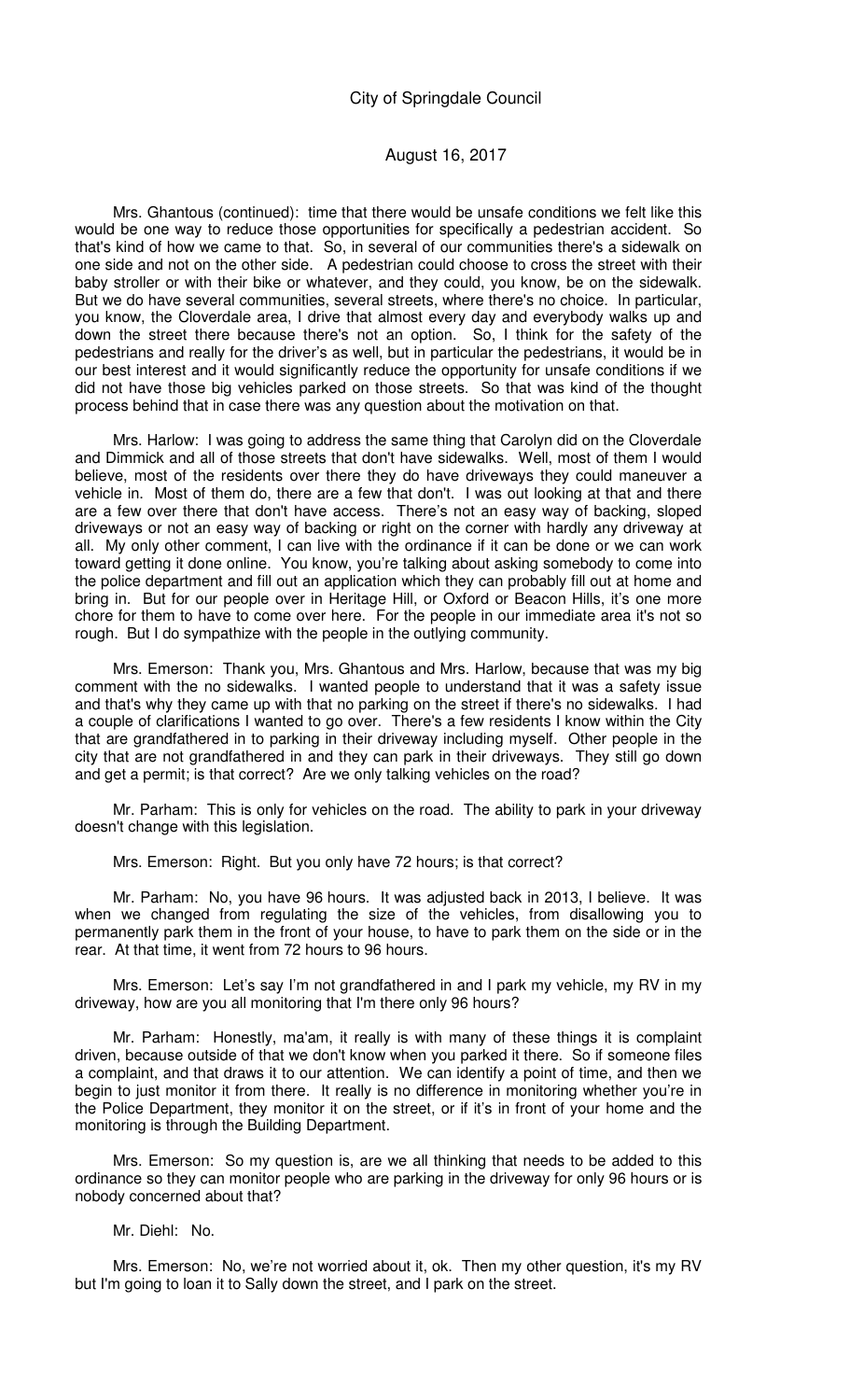Mr. Parham: You park on street or does Sally park it?

Mrs. Emerson: Well, I'm a street parker and Sally is a street parker but Sally wants to park it in front of her house? Can she do that?

Mr. Parham: Yes.

Mrs. Emerson: Or does that take off of, I'm the owner of the RV. Does that take off of my 96 hours because I want to loan it to Sally?

Mr. Parham: No, ma'am. As I pointed out earlier, the permit is identified per house. So, if you allow Sally and she lives on another side of town to use your RV and that's why we put the language that says owner or responsible party because at that point you've allowed Sally to use it, now Sally is the responsible party to get the permit, it is now tied to Sally's residence.

Mrs. Emerson: So she has 96 hours a month to park it in front of her residence?

Mr. Parham: Correct.

Mrs. Ghantous: It has to be within one block of her residence.

Mrs. Emerson: Right, okay.

Mr. Parham: Relative to posting it online or giving an individual the ability to register online, and the stressing them out for coming from the other side of the community within five square miles, we do not have the capability at this point to allow someone to go in and input the information into a system that then they can spit out on the piece of paper and bring that in. They do have the ability to print the information out, complete the information that will expedite their time and bring it to the police station. There's no capability currently relative to entering online.

Mayor Webster: If you know what you're going to be doing for this month you just have to make one trip to the police department. That's why we have at the PD, since there is someone there 24/7, so you make one trip a month to the police department to get your permit and state your hours. You know what those dates and hours are going to be. I wish we could accommodate the thing online and we talked to the chief about that and I certainly understand and we don't have somebody sitting there looking at a computer to make sure we see when something that comes across. We just don't have an answer for that.

Mrs. Emerson: Along with that comment I think RV owners need to remember that we're the minority in the community so there's going to be a few inconveniences that we're going to have to go through to abide by the rules. We don't always, Mr. Mayor, know when we're going to go camping. I may pick tomorrow or whenever, but I don't think it's that big of a deal to drive to the police station to tell them I'm going to go camping and I need a permit. I don't think that's too much to ask.

President Vanover: We have an ordinance, we have two potential exhibits.

Mrs. Emerson: Move to adopt.

President Vanover: Move to adopt what? We have two potential exhibits.

Mrs. Emerson: With the hours of 96 change from days to hours we are going to make that change.

Mr. Parham: We presented to you an exhibit, an alternative exhibit that includes the recommendations of the Committee. If you agree with all of those recommendations, you can simply amend the exhibit to this new exhibit that's been presented to you. Then, once you vote to amend it, that will become the exhibit. You then vote whether you're going to adopt it or not adopt it. If you have concerns about any portion of it, you have to delete those and again, in any event, you're going to have an amended exhibit in order to change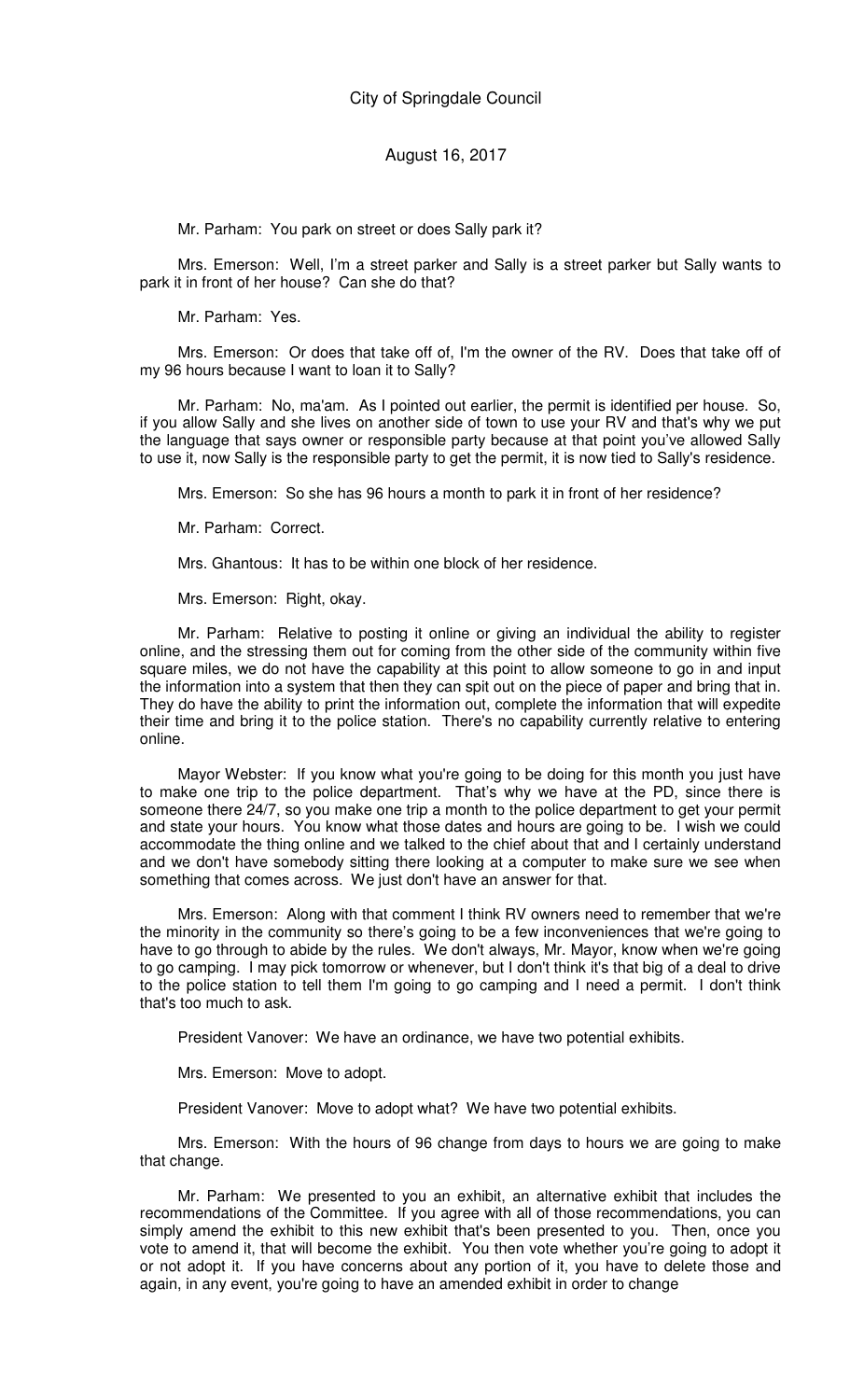Mr. Parham (continued): the current exhibit. If you were to vote right now, you're voting on what was before you at the July 19th meeting.

Mayor Webster: And somebody has already made a motion for second for that one.

Mrs. Emerson: Just a motion.

Mr. Parham: It was at the last meeting it was read, there was a motion made, there was a second and then we went into discussion.

Mrs. Emerson: I want to withdraw that and I want to amend the ordinance from last week to the new one for Exhibit A with the change from days to hours. Did I do that right?

Mr. Forbes: As Mr. Parham said, what you have in front of you and what was provided to you prior to the meeting and on today is an alternate Exhibit A that incorporates a number of changes that the committee and administration worked to draft. If your intention is to, think of it like this, you want to tear off the Exhibit A from last meeting and substitute this new one. If that's your intention then you can make a motion to amend Exhibit A as is reflected in the document that has been provided tonight. If you want to adopt all of the changes. If your intention is to not adopt all of these changes then you're going to have to go through it item by item and decide what amendments you want to make. But as Mr. Parham mentioned, the copy that was provided to you prior to the meeting and tonight, has essentially three classes of amendments. It changes the definitions to expand it to include the boats and personal watercraft, it includes the provision requiring it to be parked on the street with the sidewalk and it changes the four days to 96 hours. If you look there are a couple of other typo clean up clarifications there, but those are the broad classifications of changes that are in that document in front of you.

Mayor Webster: The most significant of those other ones, this new exhibit does include all kinds of boats and watercraft and trailers, and that kind of stuff. The one from four weeks ago only included RV's.

Mrs. Emerson: So I want to amend Exhibit A that was presented at last Council meeting to the new Exhibit A that was presented tonight.

President Vanover: So you're making a motion to amend to the new Exhibit A presented this evening?

Mrs. Emerson: Yes.

President Vanover: We have a motion to amend. Do I have a second?

Mr. Hawkins: Second.

President Vanover: Motion and second. Discussion? I'm seeing none. Ordinance 31-2017 passes with 5 affirmative votes, I'm sorry the amendment. Now discussion on the amendment?

Mr. Diehl: No.

President Vanover: So now we are at the point of voting on the Ordinance 31-2017.

Mrs. McNear: Want to use the ones we used for the table?

President Vanover: We had a motion to adopt and then second. And then we moved into discussion.

Mrs. McNear: The last time I had, this was for the table, and Mrs. Harlow made a motion and Mrs. Emerson seconded it but that was under tabling.

Mr. Diehl: Move to adopt.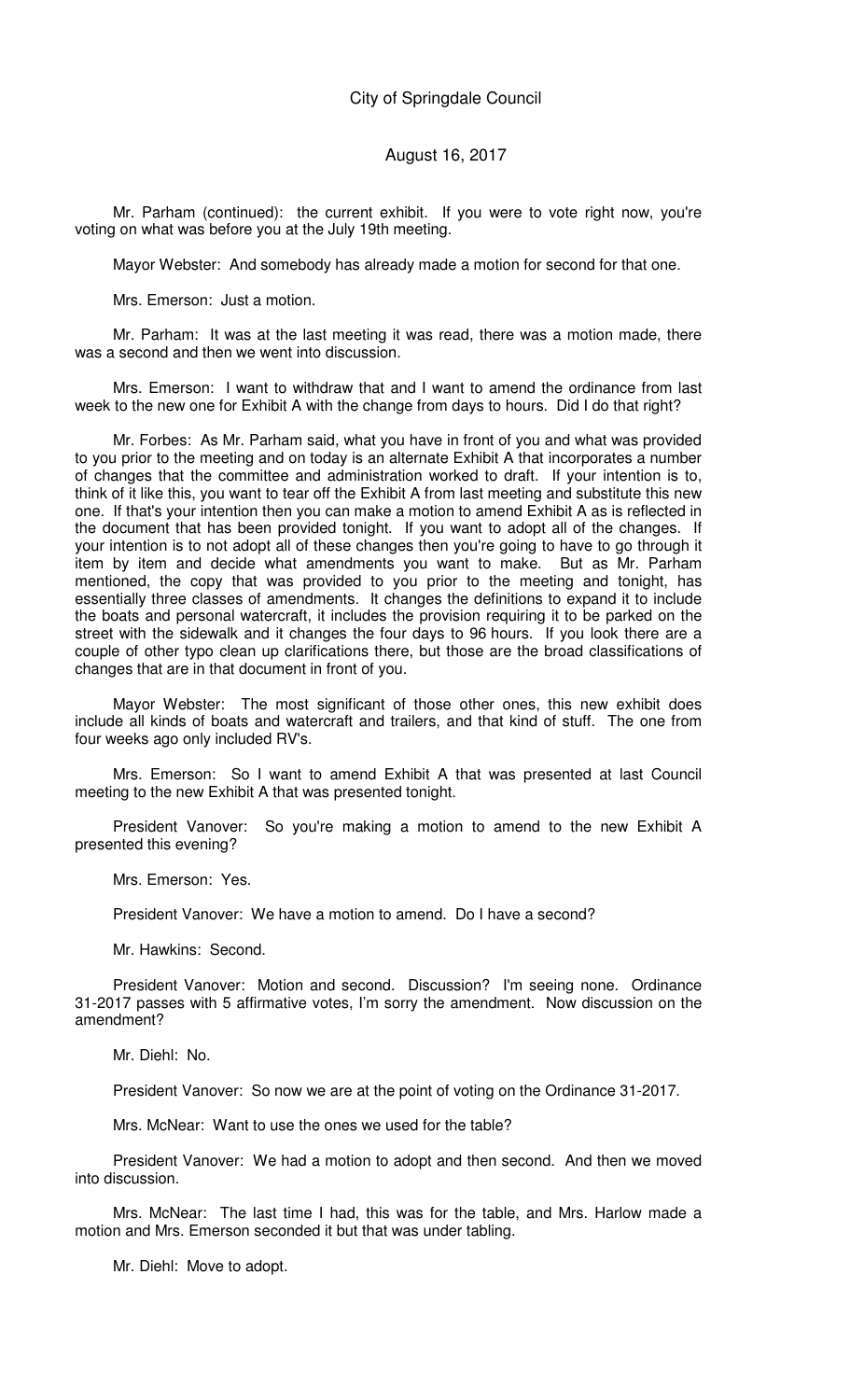Mrs. Emerson: Second.

President Vanover: Discussion?

Mr. Parham: The Mayor is looking in the minutes to see who made the motion. There was a motion made at the last meeting, there was a second and then we began a discussion and ultimately through the discussion you decided that you wanted to table the ordinance. There should have been a motion.

Mayor Webster: The only thing in the minutes is a motion to table. I don't see a motion to adopt in the minutes.

Mr. Hawkins: I think the issue was, I think it was under the communication we heard from the audience the discussion started. And from the discussion, once we got to the point of getting into the ordinance and resolutions because of all the discussion we already had all we did was vote on the table so there was no motion that came forward that somebody actually moved that.

Mrs. McNear: Mr. Diehl did make a motion to adopt Ordinance 31 and Mrs. Emerson seconded.

President Vanover: Discussion? Seeing none. Ordinance 31-2017 passes with five affirmative votes.

#### ORDINANCE NO. 32-2017

REDUCING AND RECERTIFYING SPECIAL ASSESSMENTS LEVIED FOR THE PURPOSE OF CONSTRUCTING CERTAIN IMPROVEMENTS AND DECLARING AN EMERGENCY.

President Vanover: We heard the reading of Ordinance 32-2017.

Mr. Diehl: Move to adopt; Mr. Hawkins seconded.

President Vanover: Motion seconded. Discussion? Ordinance 32-2017 passes with seven affirmative votes.

#### ORDINANCE NO. 33-2017

AMENDING THE ZONING CODE AND ZONING MAP OF THE CITY OF SPRINGDALE, OHIO TO PROVIDE FOR THE REZONING OF PROPERTY LOCATED AT 1391 E. CRESCENTVILLE ROAD FROM RESIDENTIAL SINGLE HOUSEHOLD - HIGH DENSITY (RSH-H) TO PLANNED UNIT DEVELOPMENT (PUD) (HIGHER GROUND MINISTRIES CHURCH).

President Vanover: This is the first reading of Ordinance 33-2017, we have a public hearing scheduled for September 6th. Do we have any discussion at this point?

Mr. Diehl: Yes, I have a question. Is this coming to a church that's been there for many, many years?

President Vanover: Yes. We will expect to see this again and it include it in the public hearing in September.

#### ORDINANCE NO. 34-2017

APPROVING THE PRELIMINARY DEVELOPMENT PLAN (PUD) OF THE PROPERTY LOCATED AT 1391 E. CRESCENTVILLE ROAD (HIGHER GROUND MINISTRIES CHURCH)

President Vanover: Council, this is a first reading and we will address it again in our September 6th meeting as well as public hearing.

Mr. Parham: Council, and just information for the general public. The first Ordinance 33-2017 and 34- 2017 are both related to the church as Mr. Diehl referenced located at 1391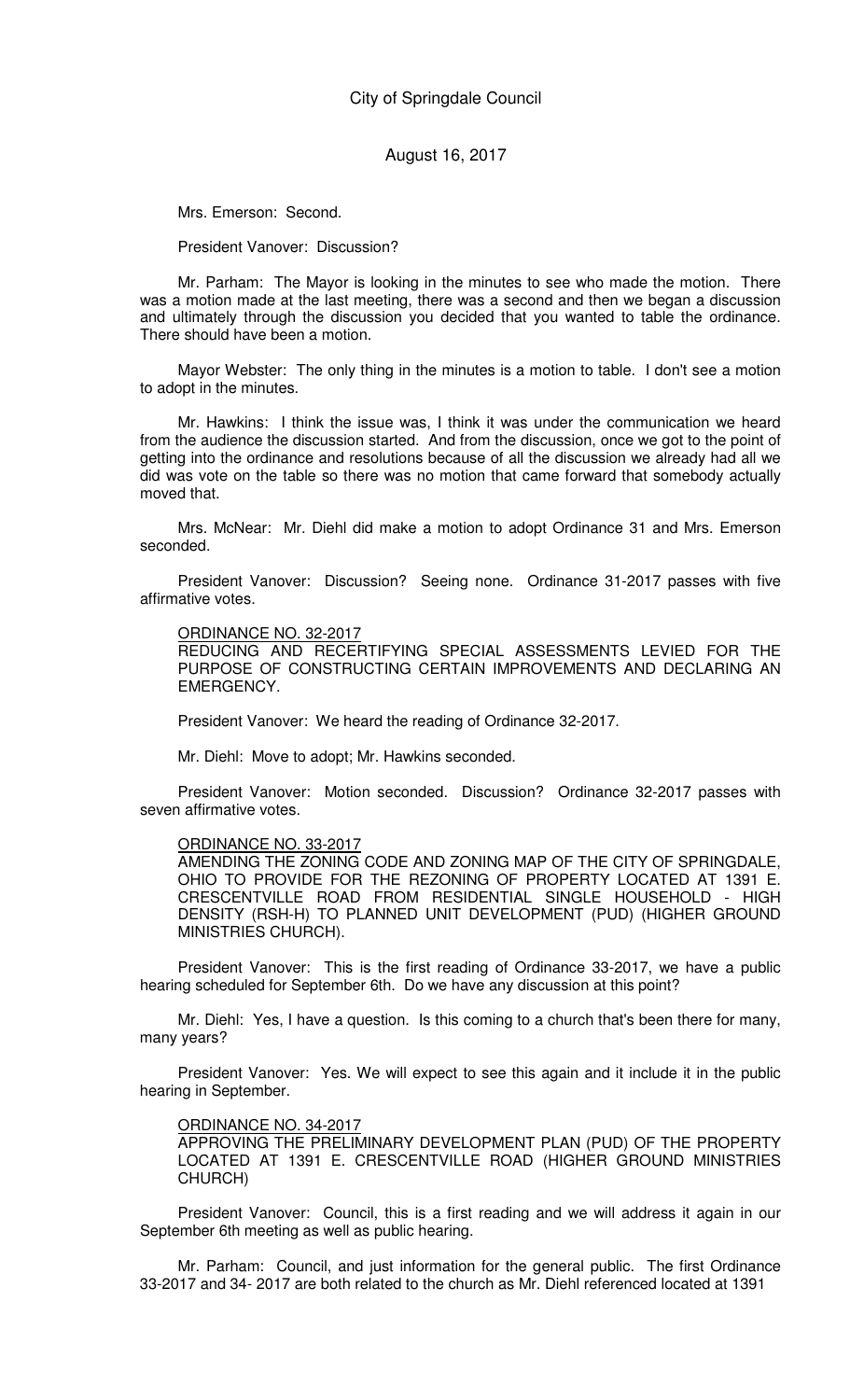Mr. Parham (continued): E. Crescentville Road, Higher Ground Ministries Church. They have indicated that they would like to be considered to be permitted to have a daycare at their facility. The first ordinance was to, first of all, change the zoning that would permit such an activity. The second is to then change or accept their development plan, which I understand they're not doing anything to the exterior of the building, but it is also addressing the permitted use, if you will.

Mayor Webster: I'd just like to make a couple comments on this and the previous action Council has taken on this. You know, if a church wants to go into a residential neighborhood, we can't do anything about that. The constitution says they can go anywhere they want. And this church here is a good example, it's been there for years and years, it's located, you know, it's on a corner on a relatively busy street but it's still a residential area. We've had the same situation down Cameron Road with the autistic center, right in the middle of a residential neighborhood. The Lutheran church years and years ago to decided they wanted to build a church. There's nothing that this city or any legislative body could do to prohibit that. But then as time goes on and as in the case of the Lutheran church, you know, the church ceased to exist as a church, so who can argue about an autistic center, they do great work down there. So now they wanted to expand it so we allowed them to put some temporary housing or trailers in there. So, what happens when that goes out of business ten years from now, and now all of a sudden in the middle of a residential district we've got an abandoned school. In this case we've got an abandoned daycare center right in the middle of a residential district. I don't know that I have an answer for it, but I just see it's somewhat of a problem long term wise when a church wants to go in someplace you can't do anything about it, but then once that church ceases to exist, or in this case they want to expand their capabilities I think that's a problem. I think if you started from scratch and somebody wants to put a daycare center right in the middle of a residential area you probably say no. If someone wants to put an autistic center right in the middle of a residential district you probably say no. So, they get in through the back door, if you will.

Mrs. Harlow: I understand your concerns Mayor Webster and I also wrestled with the autistic center re-development over there. I saw it as a double-edged sword, if you will, because we wanted to help the children and the families. They came here and they told us the progress that some of the children were making and it would absolutely break your heart to hear the stories that they told. So, you want to support that. We did ask that question of the planning commission of what happens if you're no longer a viable organization at that location or if you outgrow it and you move on, just a part of doing business. But on this one they don't want to change anything on the outside. It's going to be using space on the inside of the building that the church doesn't use and we had 2 or 3 residents come forward and speak in favor of it because they said that the residents over in that neighborhood were really needing a quality child care center and there wasn't anything close by them so it is hard.

#### ORDINANCE NO. 35-2017

APPROVING A MAJOR MODIFICATION TO THE PLANNED UNIT DEVELOPMENT (PUD) AND PRELIMINARY DEVELOPMENT PLAN TO CROSSINGS AT THE PARK PUD (TRI-COUNTY COMMERCE PARK)

President Vanover: Public hearing set for this one September 6th also. Is there any discussion at this point this evening?

Mrs. Ghantous: Will we get to see some of the changes that are going to be taking place with this new presentation?

Mr. Parham: Yes, ma'am. If they want approval, I would think they're going to come in and demonstrate and show you what their change is to their proposal from what was previously approved of that site. I will tell you that it is less square footage, less facilities and in most instances, maybe smaller facilities but yes, they do intend on at the meeting on the 6th coming in and making a presentation. Just for the public, this is for the redevelopment of the General Electric Employee Athletic Association or the GEEAA Park of about 130 acres. It was previously approved as an industrial/office park, if you will, and is still being proposed as such. I think the previous approval was for nine buildings for a million square feet of space. Now they are proposing six buildings, five of them industrial and then the six building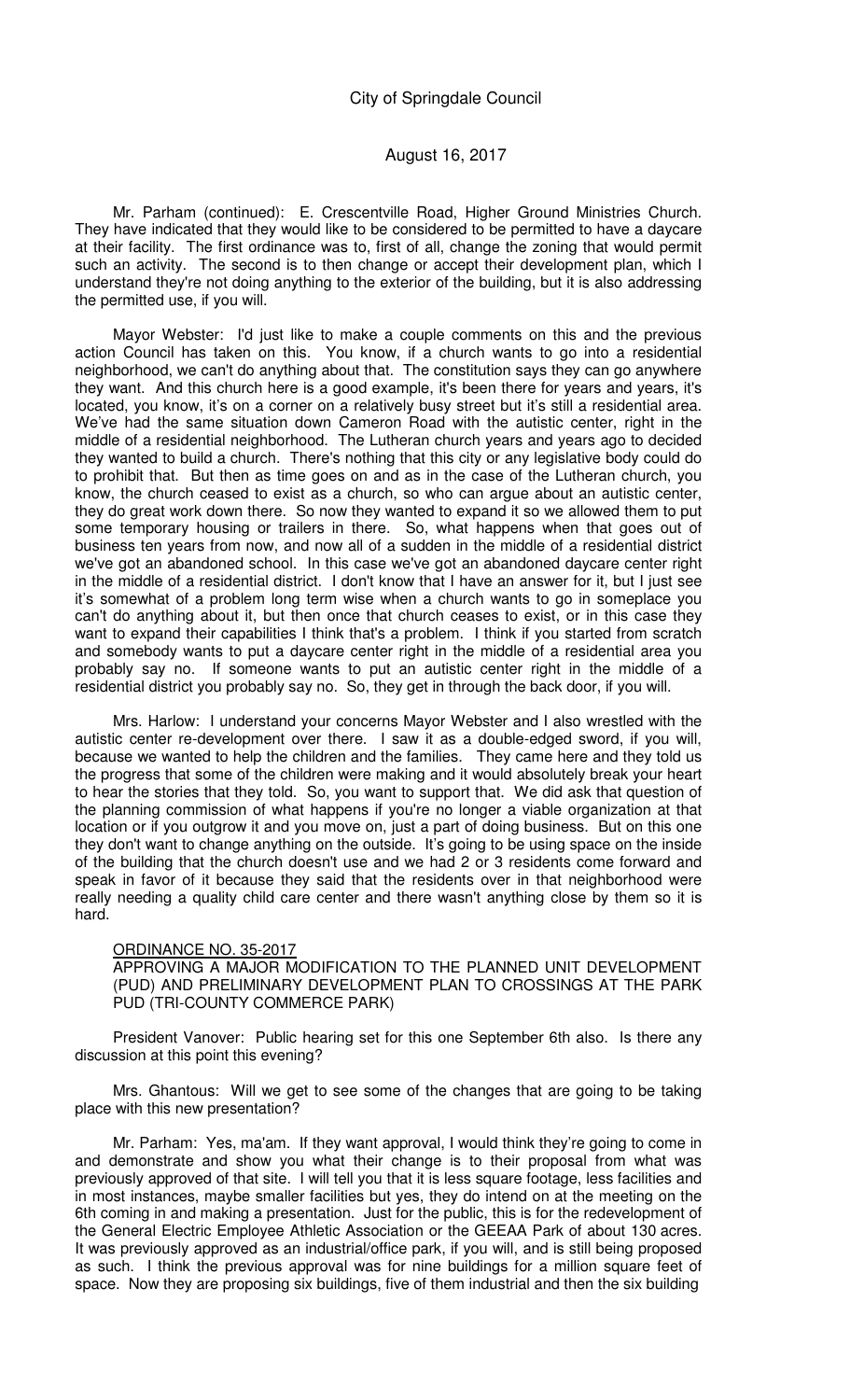Mr. Parham (continued): is an office/retail building that would be located near the current main entrance off State Route 747.

#### RESOLUTION R6-2017

A RESOLUTION PERMITTING THE CARRYING CONCEALED HANDGUNS IN THE SPRINGDALE MUNICIPAL BUILDING BY VALID CONCEALED CARRY PERMIT HOLDERS

Mr. Parham: This one we did check there was a motion made by Mr. Shroyer, seconded by Mrs. Harlow.

President Vanover: There's notes in here they withdrew.

Mr. Hawkins: Move to adopt.

President Vanover: Second.

Mrs. Harlow: Second.

Mr. Diehl: Now it is my understanding that once we pass this you can carry a gun any place within this building if you have a concealed carry?

President Vanover: Correct.

Mr. Diehl: That's employees, all the employees in the house?

President Vanover: Any authorized legal CCW carrier.

Mr. Parham: There were a couple of questions raised at the last meeting. I'm trying to go from memory. I know one was relative to whether or not the Fire Administration had an interest of including their building. I did speak with the Fire Chief and Assistant Chief, they have no interest of including this as a part of their building. There was information that was requested of the Law Directors office to provide an opinion as to whether or not the rules provide for classifications which Mr. Hawkins recommended perhaps that the elected officials be that class, if you will. You can correct me if I misspeak. So the Law Director did perform that evaluation, we sent that out to all of the elected officials. The Law Directors opinion which support, and he can correct me if I misspeak, he did support the ability to establish a class for elected officials that would limit only that the elected officials could bring a handgun, who are concealed permit holders, into the building. So, what you have before you in Resolution R6 is the exact resolution that you had at the previous meeting that you were considering. You have then Resolution R8, you don't have 7 because 7 was another item. R8 then establishes the class, and only the elected officials who are permit holders are then able to carry handguns into the building.

Mayor Webster: Mr. Parham summed it up pretty well. If that is still your feelings then we need to defeat this and adopt the other one. Just picking up from your comments of your last meeting.

Mrs. Harlow: I'd like the Mayor to talk a little bit about the Board of Education meeting and the person that was at the door because I've often wondered why we don't have a police officer for a couple of hours.

Mayor Webster: I'll sum it up for you. From my stand point the school district definitely has more money than we have. I don't think we we've got a big enough police force to be able to have somebody standing here for 2, 3 hours, whatever the meeting takes, standing here twice a month. That's not an issue for the school board. It's strictly a matter of economics. And the number of offices we have, we have six less officers now on the street than we had back in '08 and '09 and so that would just take another one off the street for two-hours, an hour, whatever. So that's the reason.

Mr. Diehl: My issue is how do the employees feel about this? I'm sure that's not a question you want to go out and take a poll on either. R8, I could live with that really easily. I'm somewhat concerned about the effect it has on our employees. Some of them may really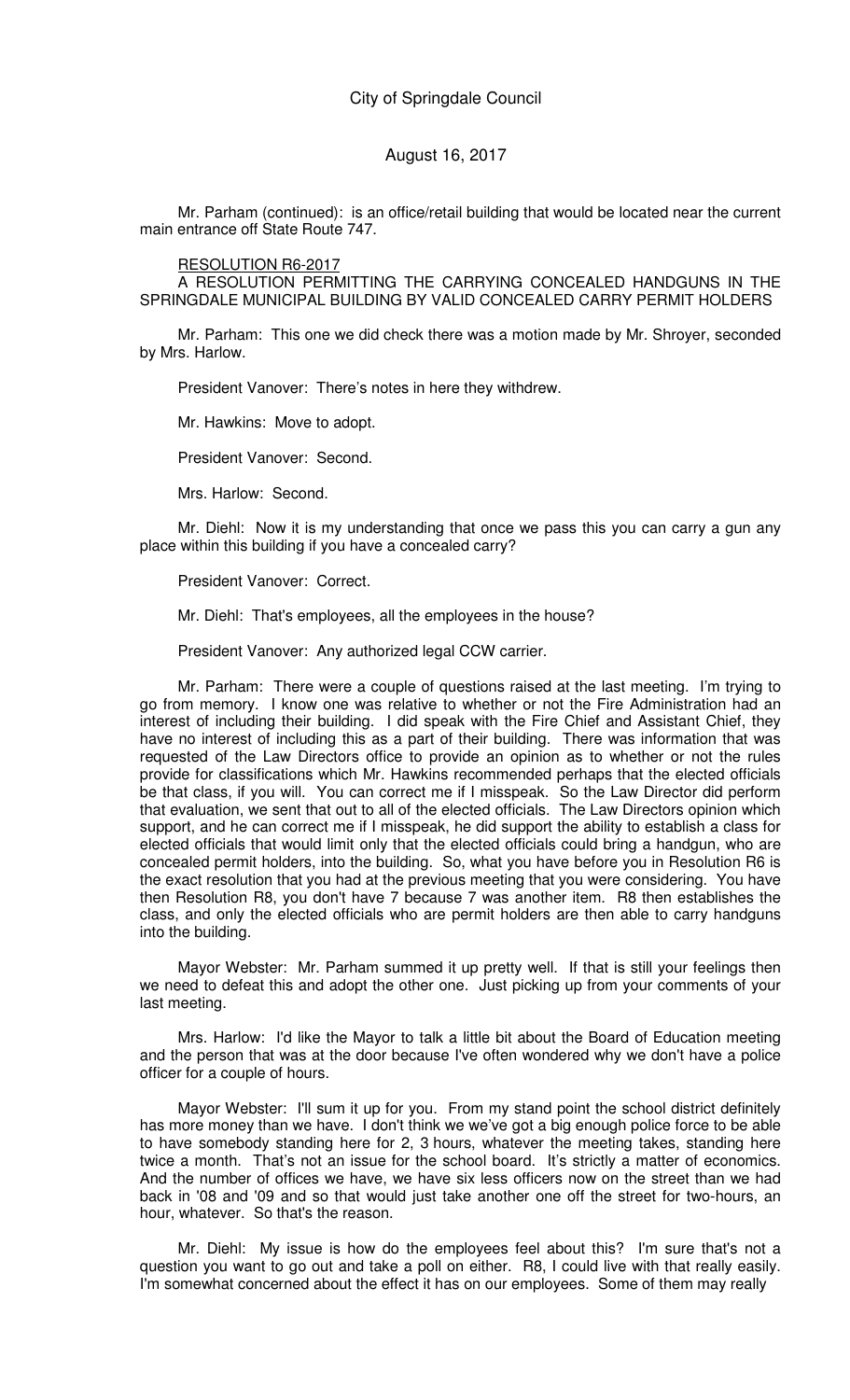## August 16, 2017

Mr. Diehl (continued): be very enthused about this, others may not be. Mr. Parham, have you had any discussion at all with any of the employees, department heads, and so forth?

Mr. Parham: Yes, sir, I did. I first discussed it probably at a June or July meeting when I first became aware that it would be considered at a department director meeting. The responses were why. Why would Council want to adopt it? I then took time for a couple of days and met with, I would say about 23 I believe it was, employees and I shared with them what was being proposed just before the last meeting. Some I ended up catching after the last meeting because they weren't available the time proceeding. Of the 23, one employee was in favor. I think there were maybe 4 to 5, and I didn't look at the list, made my own notes, 4 or 5 said it really didn't concern them, they weren't worried about it. But the majority of us was not in favor of it, and I do say us because I included myself. So that was the survey that was performed. I don't typically go to the employees and ask the employees their opinions of legislation that Council is considering, but as they said to me and as someone else suggested to me that this is different and this does have a potential of impacting them. The concern was primarily that, not so much as to the individuals who have the ability that may sit on this dais, although I don't want any of you trying to protect me. It's not so much of these individuals having the ability to bring their gun in, but essentially what that legislation would do is let anybody else walk in that door and bring a gun into the building, legally. They also talked about, and clearly they understood that any sign on the door doesn't stop anyone who has the intention to do harm. They know that sign doesn't stop anyone who has that intention but they would just prefer not to have their place of employment where individuals are legally permitted to bring a gun into the building.

Mrs. Ghantous: It seems odd to me that as a body we may make decisions that might cause someone to be upset or disgruntled and that could create a problem. So, this is not a topic I have any expertise in whatsoever, it's not something I think about. But I heard when we were talking last time that some people have strong feelings about that and I considered all that and I thought, you know, if you have strong feelings about the fact that and you feel that that would protect yourself, the fact that I don't have strong feelings about that should not stop that. But then the Mayor was saying well, one reason that we're even discussing this is we're in a room where there's no way to exit and we do have the potential to make people unhappy. Except when I think about that I don't know anybody who makes people more unhappy than the Building Department and they don't have any way to exit if people got disgruntled. They make probably a larger amount of people upset on a daily basis. Then there's the Tax Department, we know that probably not everyone is thrilled about going to the Tax Department. They also work in an area where there would be no way to exit. Then back where you all are, you may make somebody unhappy and you wouldn't have any way to exit. So, my conscious doesn't feel quite right about saying that we're the only one that make people upset. And because we are in this room where we can't exit we would be the only ones who should be able to protect ourselves, if that's what you believe, that's what you feel, that's what you want to do, and you feel like that's right for you. I'm not in that category. But, you know, the Building Department and the Tax Department, they also are in the same set up where there would be no way to exit if a disgruntled person came in. So, I feel funny about just saying it should just be elected officials that. Feels odd to me.

Mr. Hawkins: I don't want to rehash everything we had in discussion the last month when we talked about this, but this ordinance came about and was spurned I think by a concern for legislative body having folks that may be disgruntled that may want to cause them harm. Some of that came from discussion of what happened with our Federal legislators where folks got shot at a softball practice or game, what have you. I said this last time. I have a great interest for the safety of the people that work in this building five days a week, eight hours plus a day and if there was an interest there that they felt unsafe and they wanted to have the ability to carry if they were properly licensed, I'd be interested in listening to that for their safety. I was never under the impression that they had an interest in doing that. So, then it comes down to, do we want to open the door for any and everybody to walk through here that has a CCW and be able to carry. I'm not in favor of that, I don't think that's a good idea. As I stated before just because you go get the CCW license. doesn't mean you have some navy seal or highly proficient person with a firearm. So, I don't have an interest in doing that. I think administratively it creates a bunch of headaches if you open it up and just let employees do whatever they want without having strong policies in place in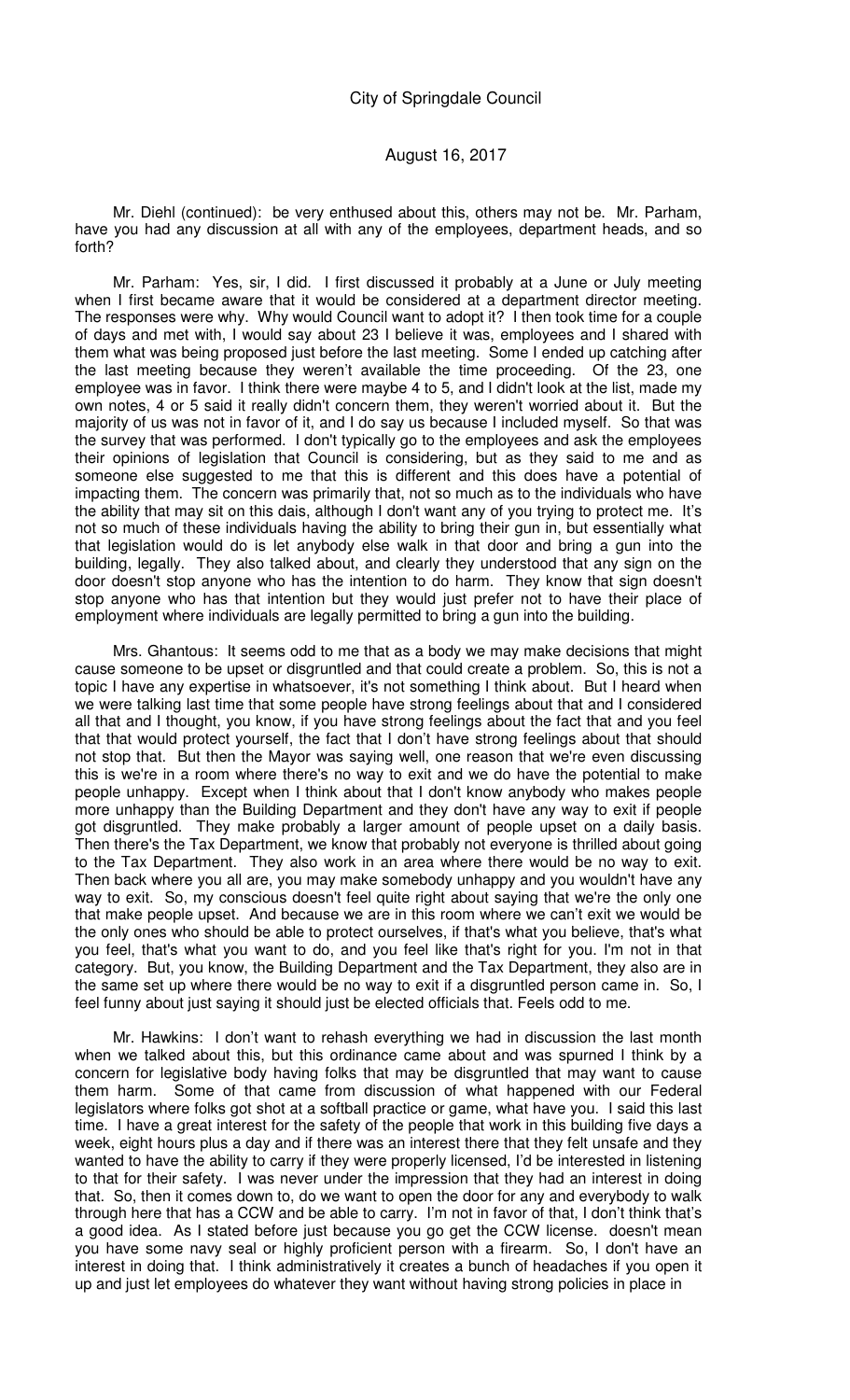Mr. Hawkins (continued): terms of negligence and things that may take place. So, as I said last time, if the interests started out with a concern about elected officials and their safety then let's keep the focus there and address that issue. In terms of this first resolution because it opens the door for everyone and that really is not helpful for the employees of the City that are working here and I'm not interested in having anybody be able to walk in here with a firearm that has a CCW, I'm not in favor of R6. In terms of R8, that's where the focus was initially. I think if it makes elected officials or some elected officials feel more comfortable I don't have a problem with it. You're limiting it to nine people. And again, not all nine people are going to take advantage of that, not all nine people are going to carry. But at the same time, you know, I think there's a potential for there to be an issue and I agree with you it could be an issue with the Tax Department, the Administration wing or the Building Department but those folks don't seem to have an interest in going about carrying. So, in terms of R8 I'm in favor of it. I will say that, I'll probably repeat this when we get to that part, but I think there's a rational basis for elected officials carrying for their own safety protection for being able to protect and maintain law and order in the government entity as it is. Those are my thoughts on it. I think if this came up based on elected officials I'd say let's not make it broader than it needs to be if that's where the interest is.

Mayor Webster: I share Mrs. Ghantous' comments about the Tax Department, Building Department, and the Administrative wing and that's where I was coming from on the original Resolution R6. Now, having said that, Charter wise I'm chief executive officer of the City. You don't pay me enough money to work here full-time so the full-time boss is Mr. Parham. Mr. Parham does not see the benefit of Resolution 6. The majority of the people that he's talked to don't see the value of Resolution 6. So far be it from me to say you're going to take Resolution 6 whether you want it or not. I would urge you to please defeat Resolution 6. Now, Resolution 8, this is an entirely different matter. I don't think it's any of the employee's business, it's none of Mr. Parham's business. It's strictly the elected officials as to whether we want to authorize ourselves to carry firearms in this building. I'm a proponent of doing that, I think we definitely should do it. I think as someone just mentioned here the thing that just happened up in Washington this summer, the thing that I witnessed firsthand Monday night. There must be some perceived danger there or I don't think the school board would spend money to have, I think it was the Sharonville police officers standing guard there, so to speak. So I'm very much in favor of Resolution 8 and I would urge you to pass that and defeat six.

Mr. Shroyer: I also share Mrs. Ghantous' concerns and I am or was and in favor of Resolution 6 and a little surprised by the opinions of the folks Mr. Parham talked to and appreciate that information and I like the Mayor will refer to what's apparently the majority of the opinion of the folks who work in the building and for that reason I'll support not Resolution 6 but I will be supporting Resolution 8.

President Vanover: Resolution R6-2017 fails with no support.

#### RESOLUTION R8-2017

A RESOLUTION PERMITTING THE CARRYING OF CONCEALED HANDGUNS IN THE SPRINGDALE MUNICIPAL BUILDING BY SPRINGDALE ELECTED OFFICIALS WHO ARE VALID CONCEALED CARRY PERMIT HOLDERS

Mr. Diehl made a motion to adopt; Mr. Hawkins seconded.

President Vanover: Discussion.

Mr. Hawkins: I want to note for the record that I find as a rational basis and port of interest and a compelling interest to protect a class of people who are elected officials of the City of Springdale in an effort to maintain law, order and governmental structure. I find the class is more likely to attract the ire of the public and disdain of the public which can lead to someone trying to maim or kill them.

President Vanover: Resolution R8-2017 passes with seven affirmative votes. That concludes the legislation portion. We're in Old Business.

Mr. Parham: Not necessarily Old Business, but on behalf of employees of this building, I say thank you to all of you.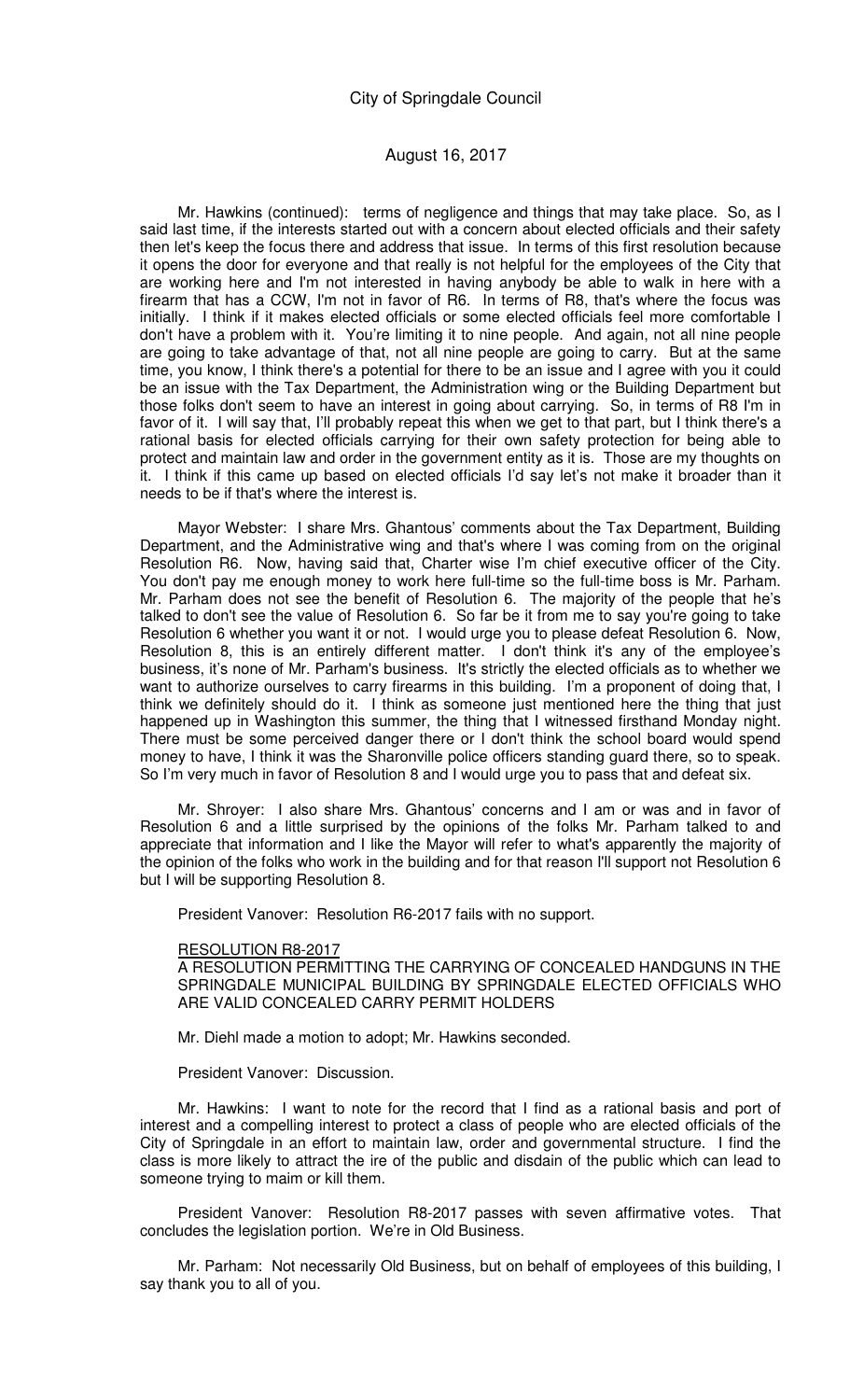## August 16, 2017

Old Business and the contract of the contract of the contract of the contract of the contract of the contract of the contract of the contract of the contract of the contract of the contract of the contract of the contract

New Business

Mrs. Harlow: I have a question for Mr. Forbes. After the last presidential election were there statistics or data pulled from the Board of Elections to see what our percentages were as far as redistricting?

Mr. Forbes: I'm not aware that that was done, no.

Mrs. Harlow: I believe that we are supposed to do that, that was a 3:00 in the morning, I'm awake thinking about things, aren't we required?

Mr. Forbes: I know there is a provision in the charter that references that. I will look at that. Don't know it off the top of my head but I know what you're referring to.

Mr. Parham: It seems to me that two years ago, I believe, was that four years ago?

Mrs. Harlow: It was when Mr. Knox was on Council.

Mr. Diehl: We had done that.

Mrs. Harlow: I was thinking Mr. Knox was on Council the last time we had that done.

Mr. Diehl: I take that back, he was on Council.

Mrs. Harlow: He was a part of the group. So, it was either after '08 or '12, one of the two.

Mayor Webster: I think that has to be done prior to May of District Council it's to be looked at every four years and it has to be done by May.

Mrs. Harlow: So after the election it can't be done? Not allowed?

Mayor Webster: Yeah, it could have been done after this last election.

Mrs. Harlow: No, I meant after this November election. It cannot be done? It has to be done prior to May?

Mayor Webster: It has to be done prior to May before the next District Council. So, if we were going to do it would have been had to have done it before May of this year.

Mrs. Harlow: Mrs. Emerson has a question of why would we do it again? Because your demographics change and your voting people change so you want to make sure that your districts are represented fairly even and consistent so that you don't have District 1 being really heavy with voters and another district being light. Or District 3 being light and District 1 being really heavy, so in fairness.

Mrs. Emerson: (Talked off mic.)

Mrs. Harlow: If you have a transient neighborhood, yes, ma'am, it could.

President Vanover: But if I remember right, there's a provision that it has to be within a certain percentage from high to low.

Mrs. Harlow: That's correct. You are mandated at 25 percent that you must, but anything below that you may.

Mayor Webster: Has to be over ten. So, we're ten today.

Mrs. Harlow: You may, but over 25 you must.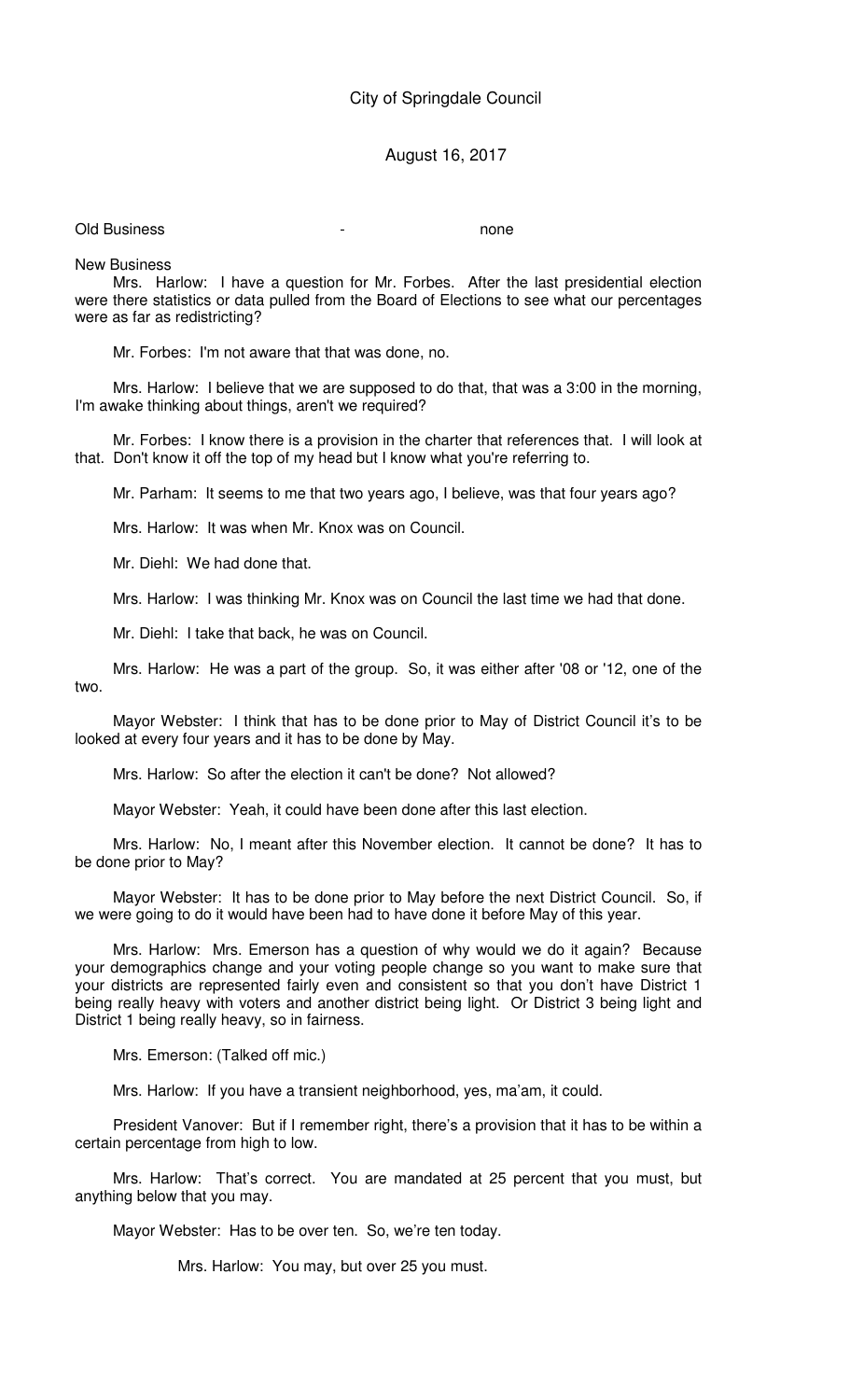Mr. Hawkins: Does administration need Council to act with regard to the Simple Recycling at the next meeting, this meeting? Is there something for the next meeting potentially?

Mr. Parham: One of the things that Mr. Forbes pointed out which is a very good idea, is that we like to see what the contract language says but we can contact them, get a copy of their agreement, review it, and then if we're confident then we can try to bring something itto you at the September 6th meeting.

Mr. Hawkins: No rush. I just wanted to make sure if we need to take some kind of action to move forward then we were.

Mr. Parham: We'll try to target the September 6 meeting if we have a challenge or so, maybe it's the 20<sup>th</sup>.

Mrs. Harlow: Is it possible you could contact your counterpart over maybe in Sharonville to ask if this is good program for them or if they've had any glitches or what have you?

Mr. Parham: We can make a contact, yes, we will. Meetings and announcements

Mrs. Emerson: The Board of Health will return from summer session and we meet on September 14th at 7:00 in the room adjacent to here.

Mrs. Zimmerlin: I have a few announcements from the rec center. A mobile shredding unit will be held on-site at the Community Center on Saturday August 19th from 10:00 a.m. to 1 p.m. so that residents may safely destroy their sensitive documents and records and all materials will be recycled. The Junior Olympics will be held on Saturday August 26th from 10:00 a.m. to 11:30 a.m. at the Community Center. Children ages 10 and under will compete in eight fun events, enjoy live entertainment, door prizes, and an award ceremony. And you can contact the Community Center to register for that. Believe it or not, winter sport registration is beginning September 1st for youth basketball, volleyball and cheerleading. You can contact the Community Center for details to register. The Civil Service is scheduled to meet on September 7th and the Records Commission is scheduled to meet on September 6, at 6:30 p.m.

Mrs. Harlow: Special meeting for Planning on August the 24th at 7 p.m. in these chambers.

Mayor Webster: It's not a meeting but I do have in front of me the language about the redistricting that you brought up. We're all right, you don't have a choice, you have to do it. You may do it if the discrepancy between the highest and lowest is 15 percent. And it does have to be done in the revised boundaries in May of the year in which Councilmen, make elections for the purpose of electing Councilmen, this is old, from districts. So that would have had to have been done in May of this year. It is a councilmatic function.

#### Communications from the Audience

Charlene Reckner: First of all, I didn't have a voice and that was hard sitting there not saying what I wanted to say. In my 51 years of living here as a residence I have never felt so adamant about the safety that I saw in my own community and I'm not speaking for a handful of people. We are residents and most of us have been there a long time. I certainly appreciate the time and the thought that went behind the whole new ordinance that you put in. If it was about how they looked I would have been up here months ago. It wasn't about that, even though I didn't like looking at these RV's. And according to Mrs. Barns who lives right behind them there is one of the residents now sleeping in an RV at times at night. These two RV's were such a safety hazard and they sat there since April and they used them a total of three days or three nights and they've been back. One has been gone for about a week now. I appreciate your concern for our residents and I'm speaking for everyone in like a two-block area. So, God bless all of you. Thank you. I'm Charlene Reckner, I live at 467 Cloverdale.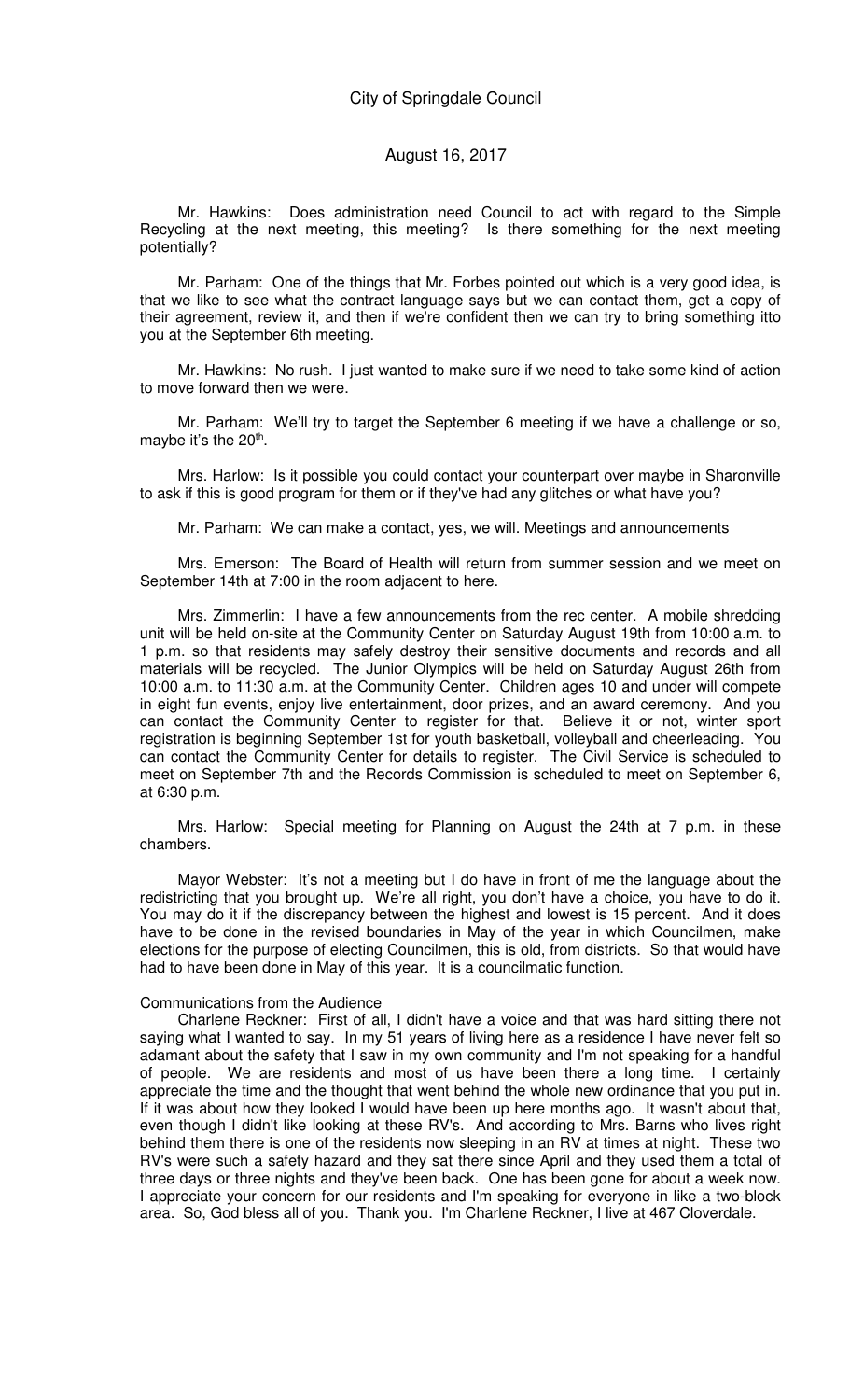Mrs. Emerson: I'd like to make a motion that the Council go into Executive Session as a Committee of the Whole to discuss Economic land acquisitions and economic development. (President Vanover seconded the motion and Council departed chambers at 10 p.m. Council returned to chambers at 10:25 p.m.)

President Vanover: Council is back in session after an executive session. Before us we have update on legislation still in development.

#### Update on Legislation Still in Development

Mr. Hawkins: As you review your internal memorandum, item number one was addressed with Ordinance No. 31-2017 in Ordinance adopting section 73.042 of the codified ordinances of the City of Springdale regulating parking of recreational vehicles on the city streets and declaring emergency that passed the 5-2 vote with an amended Exhibit A. Item number two was addressed with Resolution R6-2017, a resolution permitting the carrying of concealed handguns in the Springdale Municipal building by a valid concealed permit holder that failed with 0 affirmative votes and 7 votes against. Item number 3 was addressed with Resolution 8-2017, a resolution permitting the carrying of concealed handguns in the Springdale Municipal building by Springdale elected officials who are valid concealed carry permit holders that passed the 7-0 vote. Item number 4 was addressed with number 32- 2017, an ordinance reducing and recertifying a special assessment levied for the purposes of constructing certain improvements at Pictoria Island and declaring an emergency which passed the 7-0 vote. Item number 5 was addressed with Ordinance No. 35-2017, an ordinance approving a major modification with planned unit development and preliminary development plan of approximately 130 acres at GEEAA Park, it was the first reading and will be back next meeting. Ordinance No. 33-2017 was addressed item number 6, an ordinance approving a zone change from residential single household high density to planned unit development to allow a daycare facility at 1391 E. Crescentville Road, Higher Ground Ministries House of Favor church, that was the first reading and we'll be back the next meeting. And item No. 7 was addressed with Ordinance No. 34-2017, an ordinance approving a preliminary development plan to allow a daycare facility at 1391 E. Crescentville Road, Higher Ground Ministries House of Favor church. That also was a first reading and will be back at our next meeting. Item No. 8 were presentation that took place this evening.

#### Recap of legislative items requested for next Council meeting

Mr. Hawkins: We have a second reading with regard to an ordinance approving a major modification to a planned unit development in developing plan of approximately 130 acres at GEEAA Park. We also have a second reading for an ordinance approving a zone change from residential single household high density to planned unit development to allow a daycare facility at 1391 E. Crescentville Road as well as second for an ordinance approving a preliminary development plan to allow a daycare facility at 1393 E. Crescentville Road. We'll also have legislation regarding medical Marijuana and a public hearing as well as zoning code amendments and potentially an ordinance with regard to the Simple Recycling.

Mr. Parham: The only thing the public hearing for the Medical Marijuana and the miscellaneous amendments should be at the September 20th meeting.